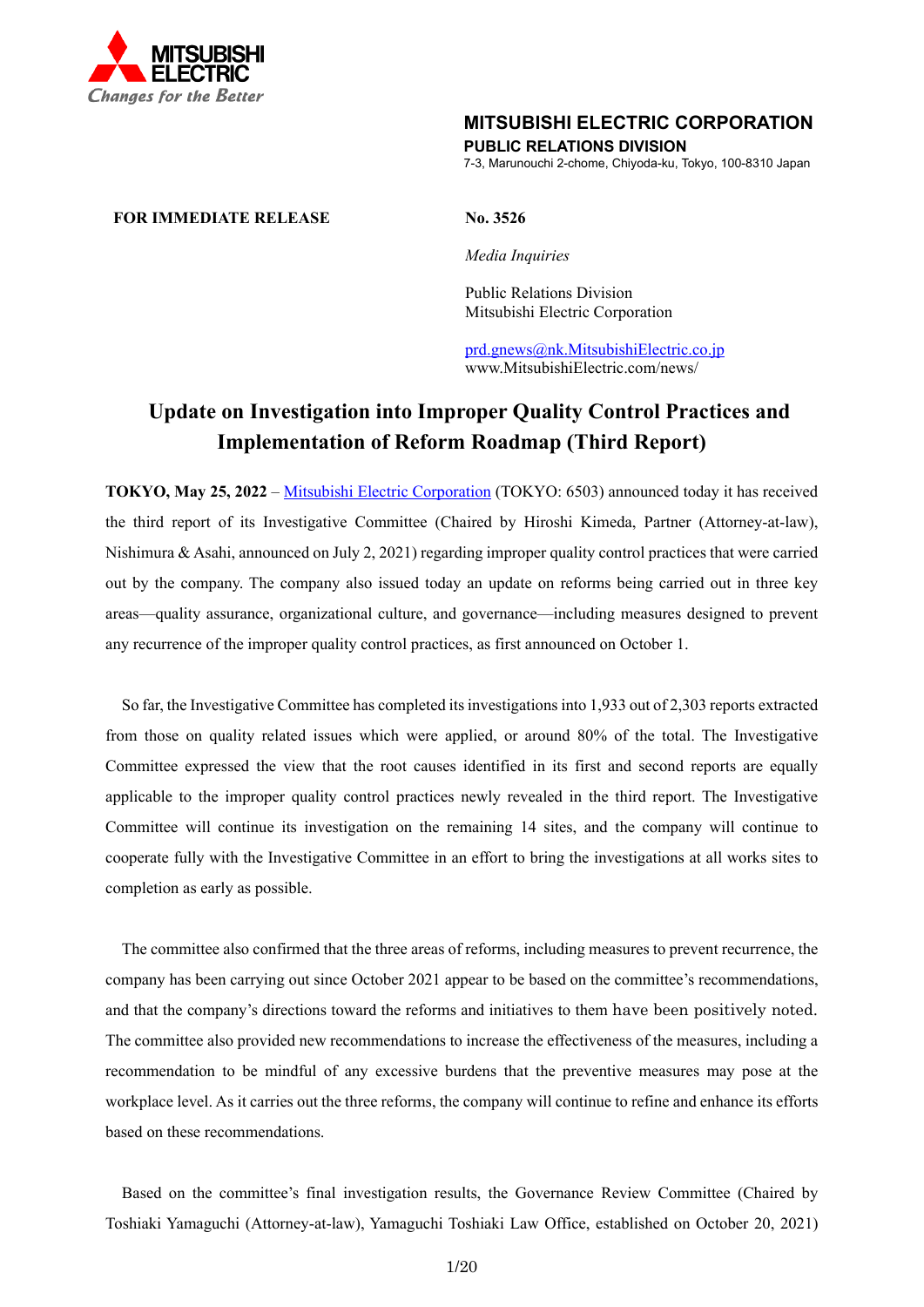intends to tender its report on the accountability of the company's Executive Officers and Board of Directors and its assessment and recommendations on the company's internal control and governance systems. The company will issue an announcement as soon as this report is available.

Mitsubishi Electric also takes this opportunity to reiterate its sincere apologies to all customers, valued stakeholders, and broader society for the impact of these incidents, including the delay in completing the investigation.

#### **1. Status of Investigative Committee's investigation**

The Investigative Committee, established on July 2, 2021 and chaired by an outside attorney, conducted a survey of all employees in Japan. The committee has used objective data and other information to verify the consistency of the responses it received, and it has conducted forensic investigations into Executive Officers and other relevant parties as well as carried out interviews and inquiries with relevant parties at the affected sites.

As of the third report received today, the Investigative Committee had identified a total of 2,303 matters requiring investigation, of which it had completed its investigation into 1,933. The committee will continue to investigate the remaining matters.

The findings in the third report issued today describe occurrences that have come to light since the second report was received and disclosed on December 23, 2021. Tables 1 and 2 provide overviews. Table 3 summarizes the company's latest responses to improper quality control practices covered in the second report.

| Progress level              | Manufacturing site                                                   |  |
|-----------------------------|----------------------------------------------------------------------|--|
| 1) Completed investigations | 8 works sites                                                        |  |
|                             | Nagasaki Works, Power Distribution Systems Center, Kamakura Works,   |  |
|                             | Fukuyama Works, Air-Conditioning & Refrigeration Systems Works,      |  |
|                             | Kyoto Works, Shizuoka Works, Industrial Mechatronics Systems Works,  |  |
|                             | (including the LCD Div.)                                             |  |
| 2) Ongoing investigations   | 14 works sites                                                       |  |
|                             | Kobe Works, Itami Works, Energy Systems Center, Communication        |  |
|                             | Networks Center, Transmission & Distribution Systems Center, Inazawa |  |
|                             | Works, Communication Systems Center, Nakatsugawa Works, Gunma        |  |
|                             | Works, Nagoya Works, Himeji Works, Sanda Works, Power Device         |  |
|                             | Works, High Frequency & Optical Device Works                         |  |

**Table 1: Status of company-wide investigation (as of May 25, 2022)** 

- Temporary suspensions of ISO9001 certifications: 3 sites (Fukuyama Works, Kamakura Works, Transmission

& Distribution Systems Center)

- Partial withdrawal of ISO9001 certifications: 2 sites (Nagasaki Works, Power Distribution Systems Center)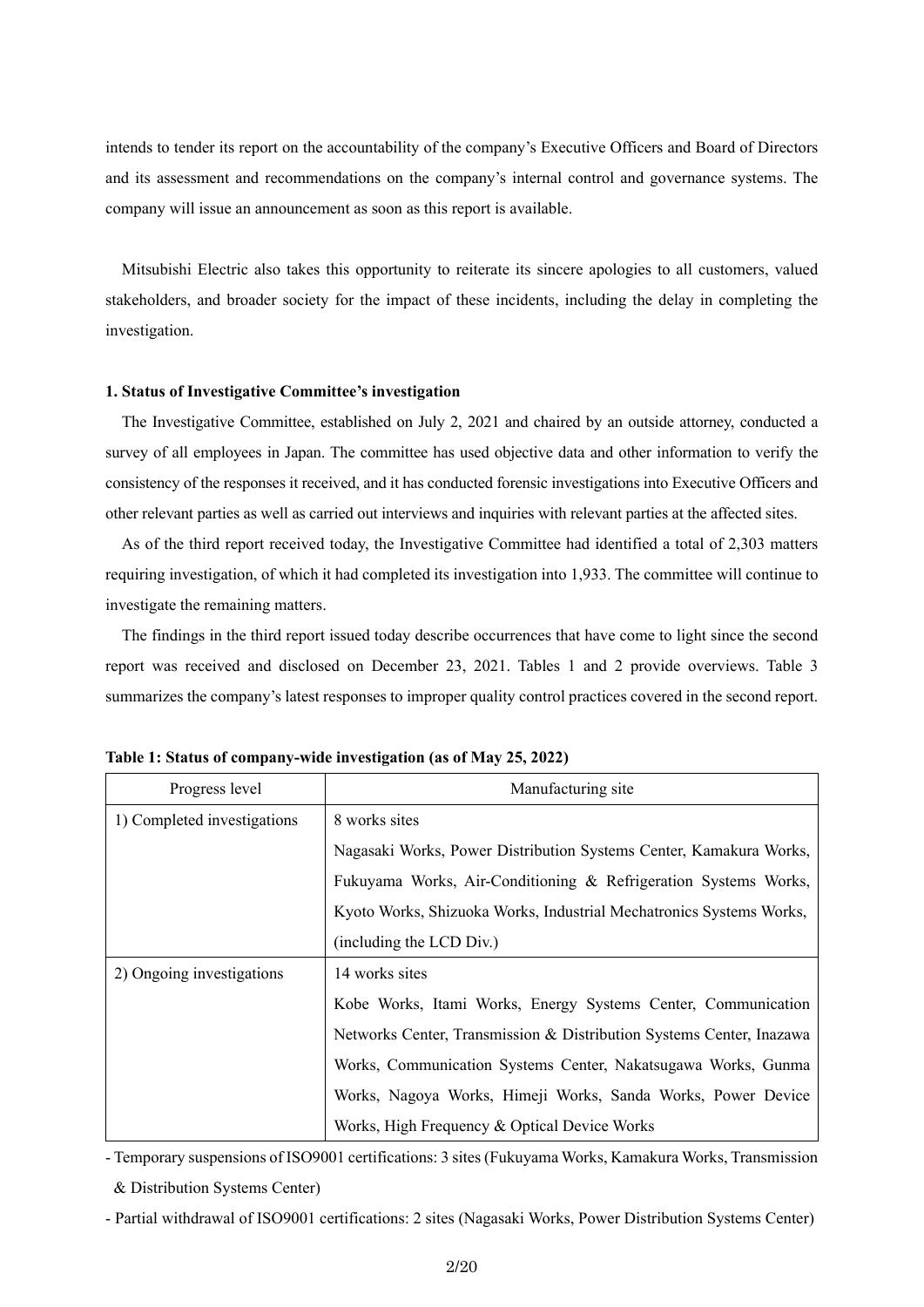|                   | Site                 | Improper quality control practice                                                                    |  |
|-------------------|----------------------|------------------------------------------------------------------------------------------------------|--|
| $\textcircled{1}$ | Public Utility       | 1. Kobe Works: 9 cases                                                                               |  |
|                   | <b>Systems Group</b> | Some sequence tests not carried out on controllers or auxiliary electric relays.<br>$\left(1\right)$ |  |
|                   |                      | 2 Some improper entries made in record of processing time measurements on                            |  |
|                   |                      | monitoring control device.                                                                           |  |
|                   |                      | Some improper entries made in film thickness measurement inspection<br>(3)                           |  |
|                   |                      | reports on operation panels.                                                                         |  |
|                   |                      | 4) Some continuous energization tests not conducted on power supply units.                           |  |
|                   |                      | Some improper entries made in record of environment used to test control<br>(5)                      |  |
|                   |                      | panels.                                                                                              |  |
|                   |                      | Some film thickness measurement inspections not conducted on on-site<br>(6)                          |  |
|                   |                      | operation panels.                                                                                    |  |
|                   |                      | plus 3 other cases                                                                                   |  |
|                   |                      | 2. Itami Works: 19 cases                                                                             |  |
|                   |                      | Some vibration tests on railcar equipment not carried out.<br>$\left(1\right)$                       |  |
|                   |                      | Some protection tests on auxiliary power supplies not carried out.<br>(2)                            |  |
|                   |                      | Some improper entries made in vibration test reports on propulsion control<br>(3)                    |  |
|                   |                      | devices.                                                                                             |  |
|                   |                      | 4 Some improper entries made in test record of serial numbers for vehicle                            |  |
|                   |                      | motors.                                                                                              |  |
|                   |                      | Some aging tests on gate control units not carried out.<br>(5)                                       |  |
|                   |                      | plus 14 other cases                                                                                  |  |
|                   |                      | 3. Nagasaki Works: 1 case                                                                            |  |
|                   |                      | Some improper entries made in cooling capacity deterioration diagnosis of<br>$\left(1\right)$        |  |
|                   |                      | vehicle HVAC systems.                                                                                |  |
|                   |                      | <b>Communication Networks Center: 4 cases</b><br>4.                                                  |  |
|                   |                      | Some inspections of radio equipment, etc., carried out improperly.<br>(1)                            |  |
|                   |                      | plus 3 other cases                                                                                   |  |
| $^{\circledR}$    | Energy &             | 1. Energy Systems Center: 2 cases                                                                    |  |
|                   | Industrial           | Some analog input/output confirmation tests on instrumentation control<br>(1)                        |  |
|                   | <b>Systems Group</b> | devices not carried out.                                                                             |  |
|                   |                      | 2 Some sudden three-phase tests on turbine generators carried out improperly.                        |  |
|                   |                      | 2. Transmission & Distribution Systems Center: 4 cases                                               |  |
|                   |                      | Some improper practices in shipping tests on shell-type transformers.<br>(1)                         |  |

**Table 2: Overview of newly reported incidents of improper quality control practices (as of May 25, 2022)**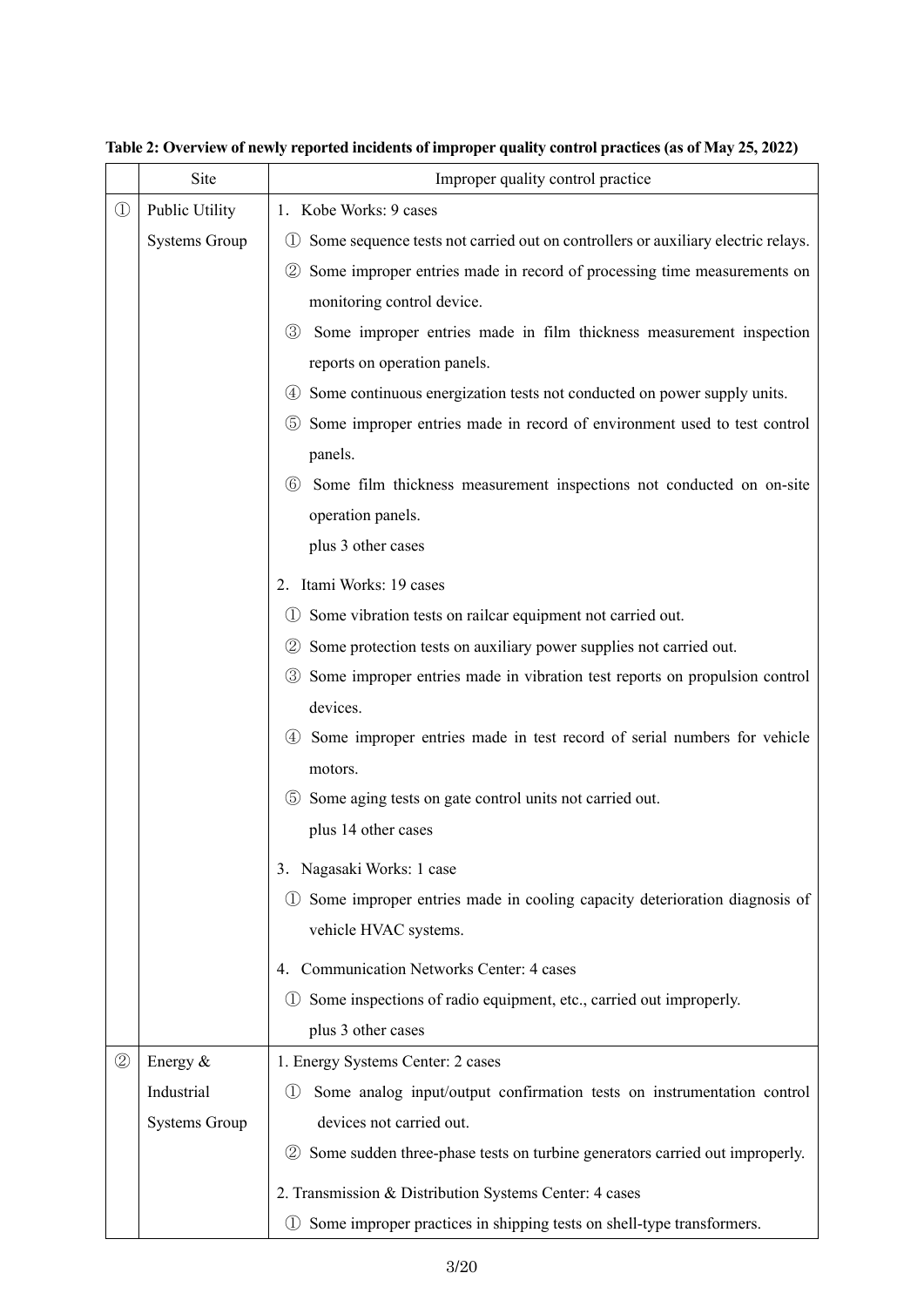|                |                      | 2 Designs that fall partially short of internal design standards for shell-type                                    |  |  |
|----------------|----------------------|--------------------------------------------------------------------------------------------------------------------|--|--|
|                |                      | transformers.                                                                                                      |  |  |
|                |                      | 3 Some improper practices in shipping tests on core-type transformers.                                             |  |  |
|                |                      | Designs that fall partially short of internal design standards for core-type<br>(4)                                |  |  |
|                |                      | transformers.                                                                                                      |  |  |
|                |                      | 3. Power Distribution Systems Center: 4 cases                                                                      |  |  |
| $\circledS$    | <b>Building</b>      | 1. Inazawa Works: 10 cases                                                                                         |  |  |
|                | <b>Systems Group</b> | Some withstand voltage tests on elevators parts for the US market not carried out.<br>$\left( \frac{1}{2} \right)$ |  |  |
|                |                      | 2 Discrepancies in location where task of attaching certification label is                                         |  |  |
|                |                      | performed on elevators for the US market.                                                                          |  |  |
|                |                      | 3 Discrepancies in elevator parts specifications required in Singapore market.                                     |  |  |
|                |                      | plus 7 other cases                                                                                                 |  |  |
| $^{\circledR}$ | Living               | 1. Nakatsugawa Works: 1 case                                                                                       |  |  |
|                | Environment &        | Some improper entries made in test reports on commercial Lossnay products.<br>(1)                                  |  |  |
|                | Digital Media        | 2. Air-Conditioning & Refrigeration Systems Works: 2 cases                                                         |  |  |
|                | Equipment            |                                                                                                                    |  |  |
|                | Group                |                                                                                                                    |  |  |
| $\circledS$    | Factory              | 1. Nagoya Works: 7 cases                                                                                           |  |  |
|                | Automation           | 1) Improper entries in motor defect reports.                                                                       |  |  |
|                | <b>Systems Group</b> | plus 6 other cases                                                                                                 |  |  |
|                |                      | 2. Fukuyama Works: 1 case                                                                                          |  |  |
|                |                      | Improper practices in UL periodic factory audits of low-voltage circuit                                            |  |  |
|                |                      | breakers.                                                                                                          |  |  |
| $^{\circledR}$ | Automotive           | 1. Himeji Works: 4 cases                                                                                           |  |  |
|                | Equipment            | Some manufacturing processes not carried out on inverters.<br>$\left(1\right)$                                     |  |  |
|                | Group                | Discrepancies in IMDS entries on rotor bobbin materials.<br>(2)                                                    |  |  |
|                |                      | Some periodic sampling inspections of sensors not carried out.<br>$\circled{3}$                                    |  |  |
|                |                      | Improper practices in motor generator development tests.<br>(4)                                                    |  |  |
|                |                      | 2. Sanda Works: 32 cases                                                                                           |  |  |
|                |                      | Some periodic sampling inspections of EGR valves not carried out.<br>$\left(1\right)$                              |  |  |
|                |                      | Some ICS development tests not carried out.<br>$\circled{2}$                                                       |  |  |
|                |                      | Some vibration tests on car navigation and other products not carried out.<br>$\circled{3}$                        |  |  |
|                |                      | Some display audio manufacturing carried out in different locations.<br>$\left( 4\right)$                          |  |  |
|                |                      | Some improper reports of decision on approval for transition to mass<br>(5)                                        |  |  |
|                |                      | production in display products.                                                                                    |  |  |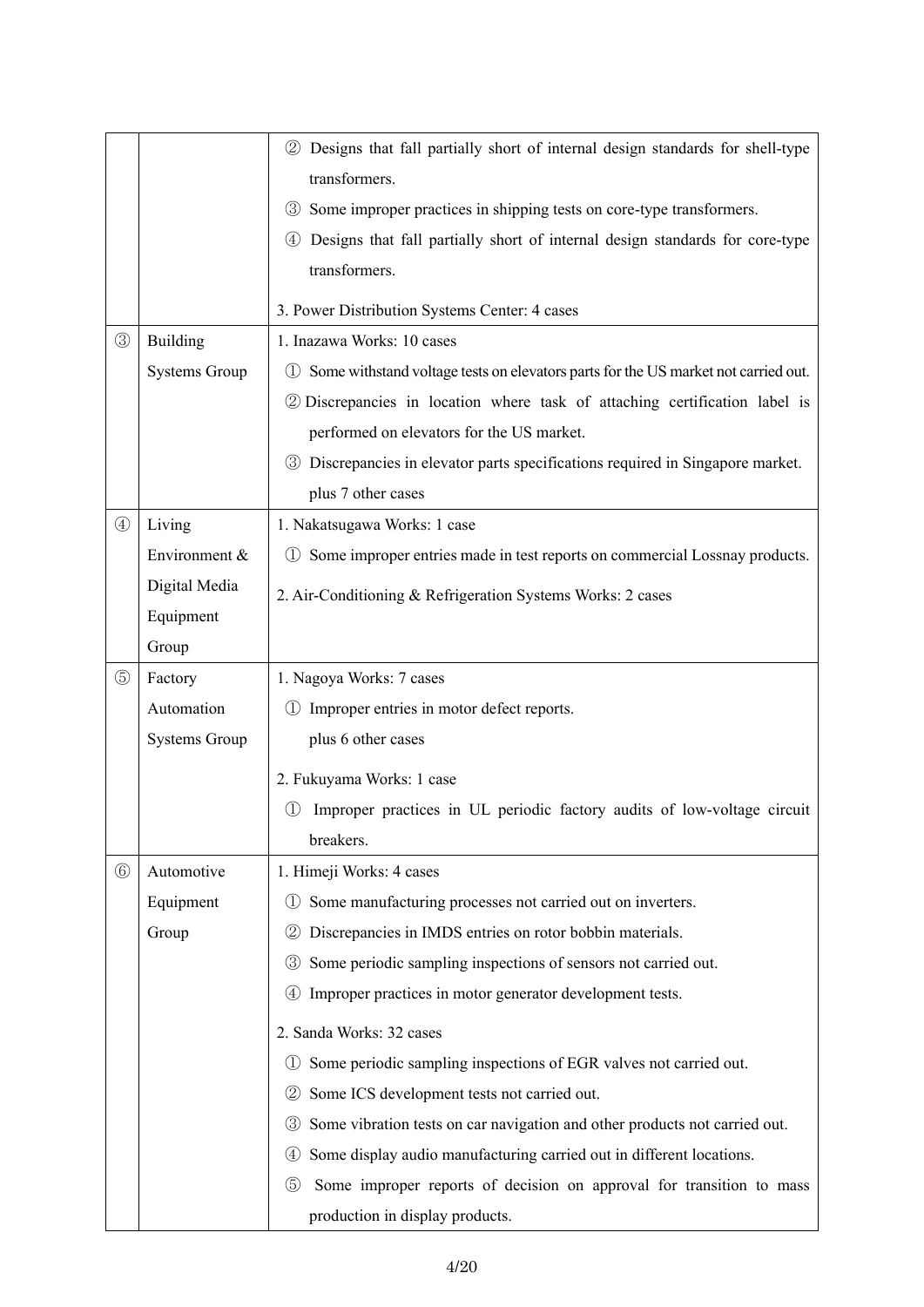|                                                         | 6 Some display audio evaluation tests not carried out.                     |
|---------------------------------------------------------|----------------------------------------------------------------------------|
|                                                         | Improper practices in EGR valve manufacturing line customer audits.<br>(7) |
| 8 Some work on car navigation products not carried out. |                                                                            |
|                                                         | plus 24 other cases                                                        |
| Semiconductor                                           | 1. Power Device Works: 1 case                                              |
| & Device Group                                          |                                                                            |

In cases where the improper quality control practices listed above constitute breaches of applicable laws/standards, this information has already been provided to the related organization units and corrections implemented. As for the company is working proactively with customers to arrive at a solution for cases in which misconduct impacted contractual requirements. Measures to prevent any recurrence are being implemented in all cases.

|             | Site and details                                | Current status                                      |
|-------------|-------------------------------------------------|-----------------------------------------------------|
| $\bigcirc$  | Nagasaki Works                                  | 1) Rectifying situation with emergency power        |
|             | 1. Improper inspection practices for HVAC       | supply equipment                                    |
|             | systems for railcars.                           | Stopgap measures :99.6% (1,092/1,096 units)         |
|             | 2. Delayed reporting to customers and public on | complete                                            |
|             | emergency power supply equipment.               | 2 Permanent fixes :74.0% (811/1,096 units)          |
|             |                                                 | complete                                            |
|             |                                                 | 2) To foster quality awareness that makes quality a |
|             |                                                 | top priority, set out implementation rules for      |
|             |                                                 | quality self-inspections and quality declarations   |
|             |                                                 | performed by employees (April 2022).                |
|             |                                                 | 3) Revised product development management rules     |
|             |                                                 | to strengthen mechanisms for complying with         |
|             |                                                 | customer specifications (December 2021).            |
|             |                                                 | 4) Created a guidance document designed to          |
|             |                                                 | communication<br>active<br>between<br>encourage     |
|             |                                                 | managers and their reports (March 2022).            |
| $\circledZ$ | Air-Conditioning & Refrigeration Systems Works  | 1) Progress of commercial product inspections       |
|             | 1. Some inspections not carried out owing to    | 1 Survey of product installation destinations:      |
|             | inadequacies with commercial air-               | 97.9% (2,375/2,427 units) complete                  |
|             | conditioning & refrigeration system             | $\circled{2}$<br>Inspections:                       |
|             | inspection equipment.                           | 68.2% (1,656/2,427 units) complete                  |

**Table 3: Status of responses to previously reported cases (as of May 25, 2022)**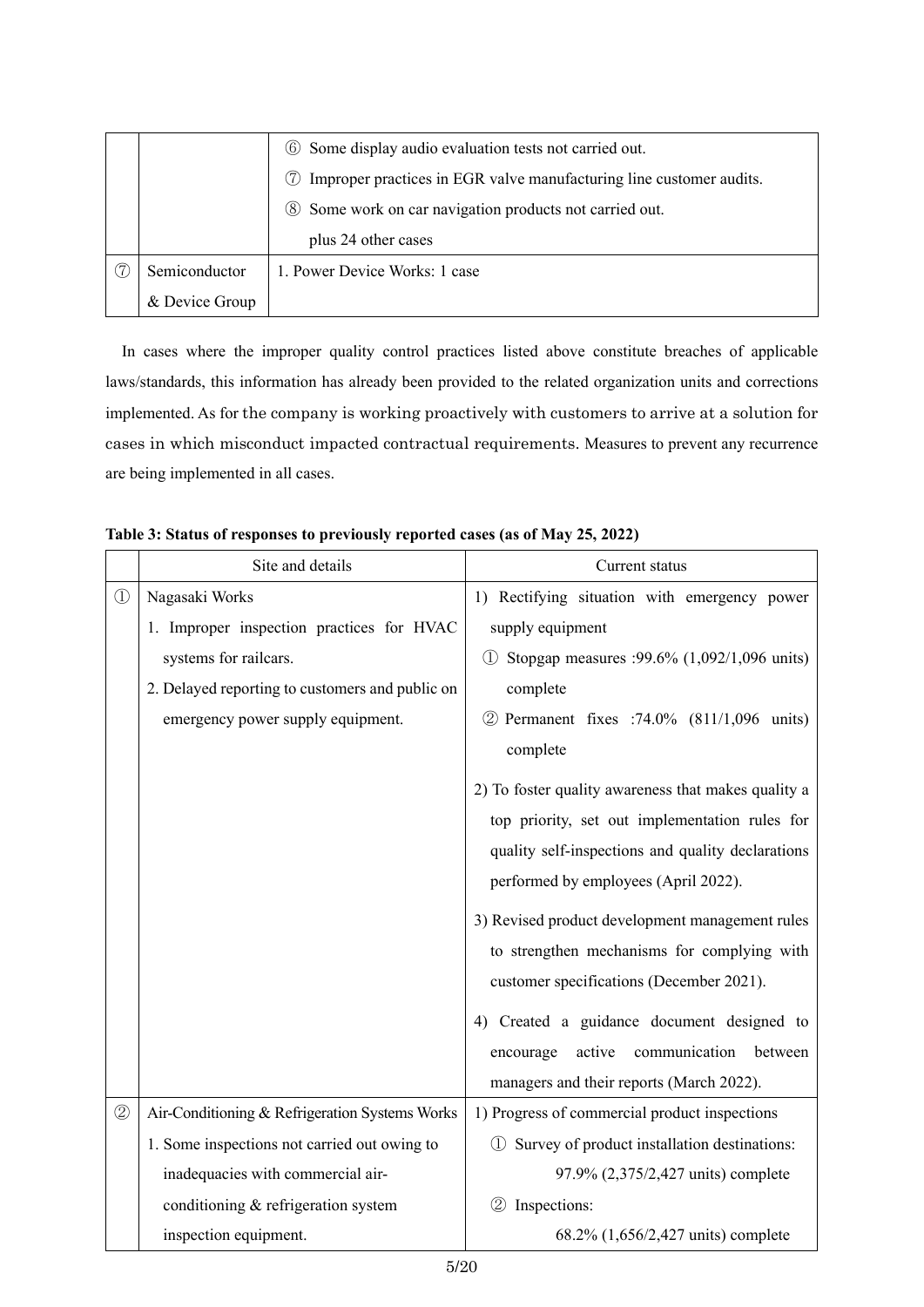|               |                                                 | Surveys/briefings, explanations and inspections                                          |
|---------------|-------------------------------------------------|------------------------------------------------------------------------------------------|
|               |                                                 | are ongoing with a view to early completion.                                             |
|               |                                                 | 2) Established development/operating rules for testing                                   |
|               |                                                 | machines and inspection equipment; inspection                                            |
|               |                                                 | details are discussed and inspection scopes                                              |
|               |                                                 | reviewed on a regular basis (October 2021).                                              |
|               |                                                 | 3) Recurrence prevention report provided to                                              |
|               |                                                 | Ministry of Economy, Trade and Industry                                                  |
|               |                                                 | (December 2021).                                                                         |
| $\circledS$   | Power Distribution Systems Center               | 1) Third-party departments attend C-GIS shipping                                         |
|               | 1. Some tests not conducted on 72/84kV CGIS     | inspections (provisional measures ongoing).                                              |
|               | (cubicle-type gas-insulated switchgear) units.  | Revised frameworks, including for better<br>2)                                           |
|               |                                                 | requirements<br>checking<br>of<br>imposed<br>by                                          |
|               |                                                 | law/regulations and external standards, and                                              |
|               |                                                 | reviews of departmental education/training                                               |
|               |                                                 | details (April 2022).                                                                    |
|               |                                                 | 3) Digitize manual test data, create test results                                        |
|               |                                                 | database, promote automated evaluations.                                                 |
|               |                                                 | (targeting September 2022)                                                               |
| $\circled{4}$ | Fukuyama Works                                  | sections<br>within<br>manufacturing<br>Testing<br>1)                                     |
|               | 1. Improper quality control practice discovered | departments transferred to Quality Assurance                                             |
|               | with respect to UL489-listed low-voltage        | Department (January 2022).                                                               |
|               | circuit breakers when conducting regular        | 2) Continuous improvement of UL periodic factory                                         |
|               | factory inspections.                            | inspections, including measures to prevent                                               |
|               | 2. Did not make sufficient applications under   | improper use of test equipment and thus prevent                                          |
|               | the Radio Act for CO <sub>2</sub> laser marker  | improper testing practices (January 2022).                                               |
|               | equipment.                                      | 3) Completed additional applications under the                                           |
|               |                                                 |                                                                                          |
|               |                                                 |                                                                                          |
|               |                                                 | Radio Act to rectify missing/insufficient                                                |
|               |                                                 | applications;<br>prevention<br>recurrence<br>report                                      |
|               |                                                 | provided to Ministry of Internal Affairs and                                             |
|               |                                                 | Communications (May 2022).                                                               |
| $\circledS$   | Kamakura Works                                  | 1) Finished product inspections performed by the                                         |
|               | 1. Improper quality control practices for ETC   | quality assurance section within the IT systems                                          |
|               | equipment                                       | department handling ETC transferred to the<br>Quality Assurance Department (April 2022). |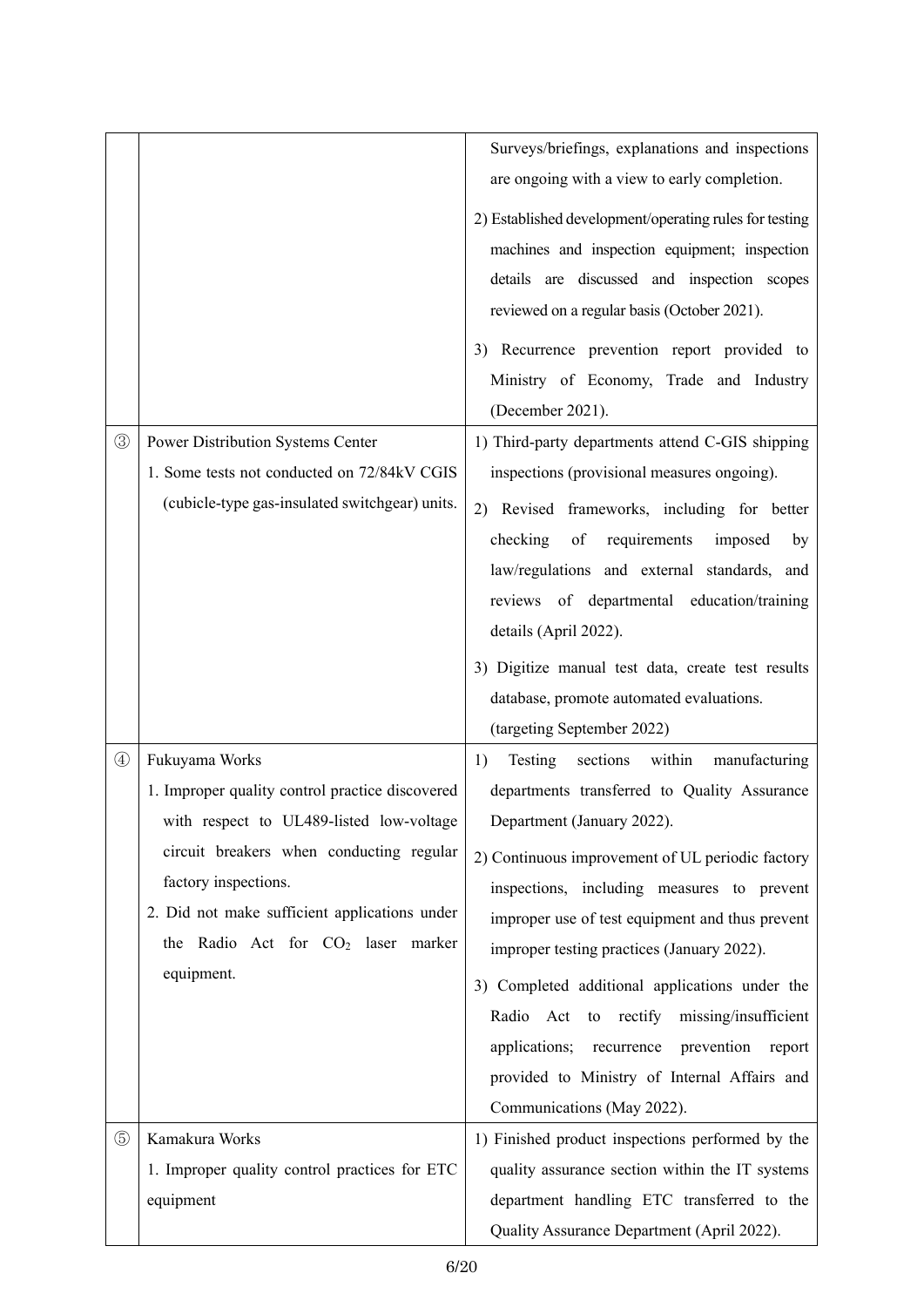|  | 2) Revised development management rules to |
|--|--------------------------------------------|
|  | strengthen management of specifications,   |
|  | prescribed procedures, etc. (March 2022).  |

## **2. Summary**

As of the third report, the Investigative Committee has completed its investigations on 8 sites out of Mitsubishi Electric's 22 sites in total. As described in the report, investigations on the remaining 14 sites are progressing, and the company will continue to cooperate fully with the Investigative Committee's ongoing investigations.

The table below shows the number of cases of improper quality control practices now identified, including cases identified in the investigative reports of October 1 and December 23, 2021.

| Table 4: Number of improper quality control practices identified by the Investigative Committee |  |  |  |  |
|-------------------------------------------------------------------------------------------------|--|--|--|--|
|-------------------------------------------------------------------------------------------------|--|--|--|--|

|                              | Announced in<br>October | Announced in<br>December | Announced in<br>most recent<br>report | Total |
|------------------------------|-------------------------|--------------------------|---------------------------------------|-------|
| Sites investigated           |                         |                          | 22                                    | 22    |
| Number of improper practices |                         |                          |                                       |       |

| Number of improper quality control |  | .4C |
|------------------------------------|--|-----|
| practices                          |  |     |

In the recent investigations, no improper practices were confirmed at the Communication Systems Center, Shizuoka Works, Gunma Works, Kyoto Works, Industrial Mechatronics Systems Works, or High Frequency & Optical Device Works. But given that several best practices issues related to quality of operations were identified at these sites as well, Mitsubishi Electric recognizes the need for efforts to improve quality levels across the entire company, and will proceed with the following initiatives.

(1) The Investigative Committee's third report provides specific examples of issues at a number of sites relevant to what the committee's first report identified as the four direct causes of improper quality control practices (① Lack of emphasis on realizing quality assurance through adherence of protocols, ② Vulnerability of the Quality Division, ③ Exhaustion of middle management, ④ Distance between head office and the front line) and the three characteristics of organizational culture that led to these practices ( ⑤ Closed organizational system due to independence of individual sites, ⑥ Highly independent Business Unit System, ⑦The resolve of management).

The report also gives some recognition to the direction and steps taken so far by the company on its reforms in three key areas—quality assurance, organizational culture, and governance.

In addition, the Investigative Committee provided seven specific recommendations for enhancing the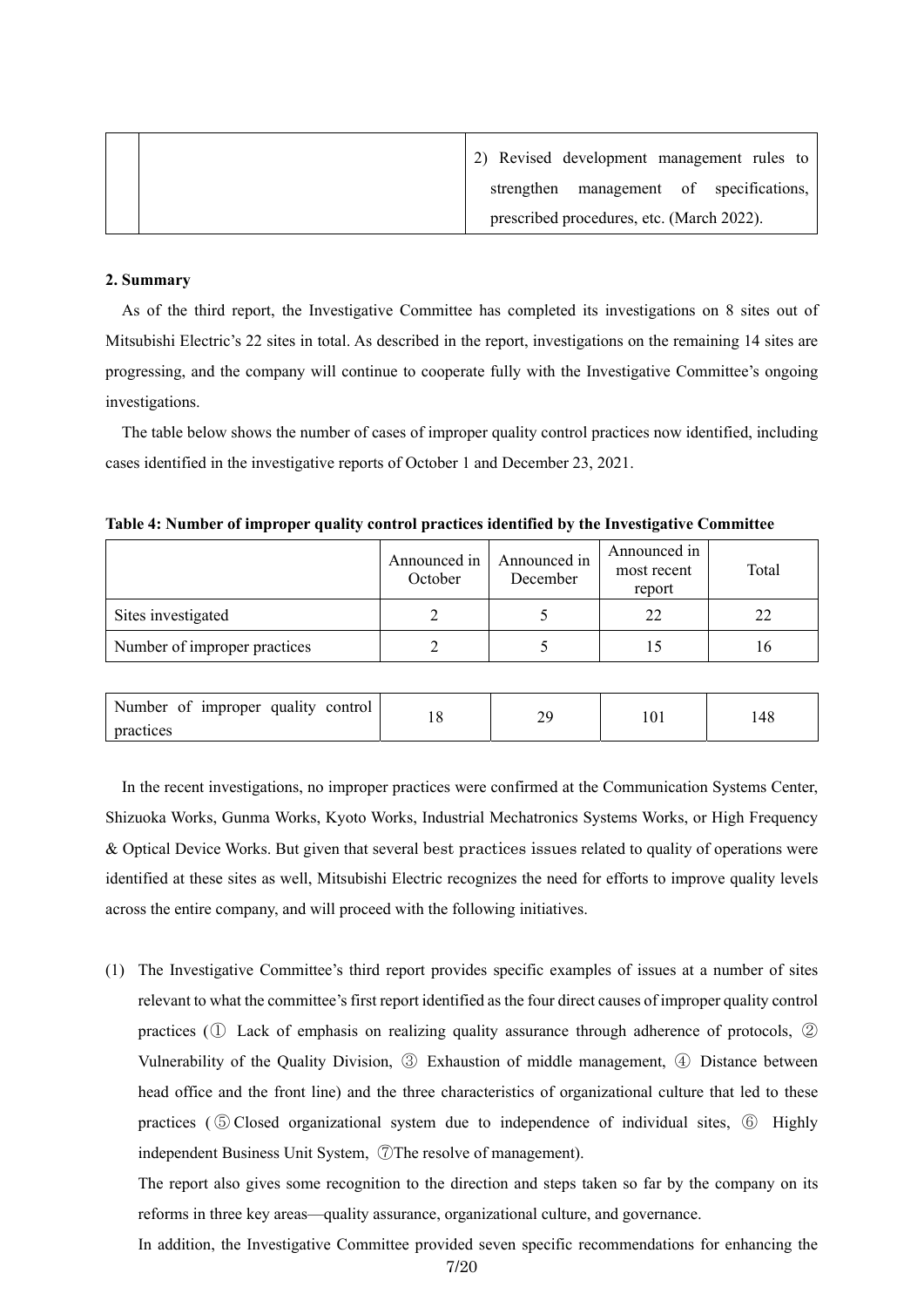effectiveness of these reforms. Mitsubishi Electric takes these recommendations seriously and will continue to carry out its reforms, adding new measures to these three areas if and as necessary.

(See Table 5, Table 6, and Table 7 for progress on the three reform areas, and Table 8 for the specific recommendations and the company's responses to them.)

(2) As to the three items identified by the Investigation Committee as problems with organizational culture that led directly to the improper practices, Mitsubishi Electric will work to resolve these problems through its April 2022 management reforms as well. Further, the company will rethink its management policies to make them more socially conscious, instill an understanding of this in all managers, and work to raise awareness of the social responsibilities the company bears as a whole.

(See Section 4 for information on the management reforms and revision of management policies.)

(3) Going forward, the company will also do a deep dive into its measures to prevent a recurrence, including its three areas of reform, through a detailed analysis that includes identifying the characteristics and systematically categorizing the details of improper practices that occurred at each of its business divisions, works sites, and other organizational units, and, on that basis, institute strategies tailored to each individual workplace.

#### **Figure 1: Summary of measures to prevent recurrence in response to the Investigative Committee's suggestions**



#### **3. Progress in carrying out three reforms, including measures to prevent any recurrence**

Below is an update on the company's progress in reforming its quality assurance, organizational culture, and governance reform in accordance with the Investigative Committee's recommendations.

### (1) Quality assurance reforms

The Corporate Quality Assurance Reengineering Group, which was established on October 1 and reports to the CEO, is executing the company-wide measures shown in Table 5. Its aims are to strengthen new company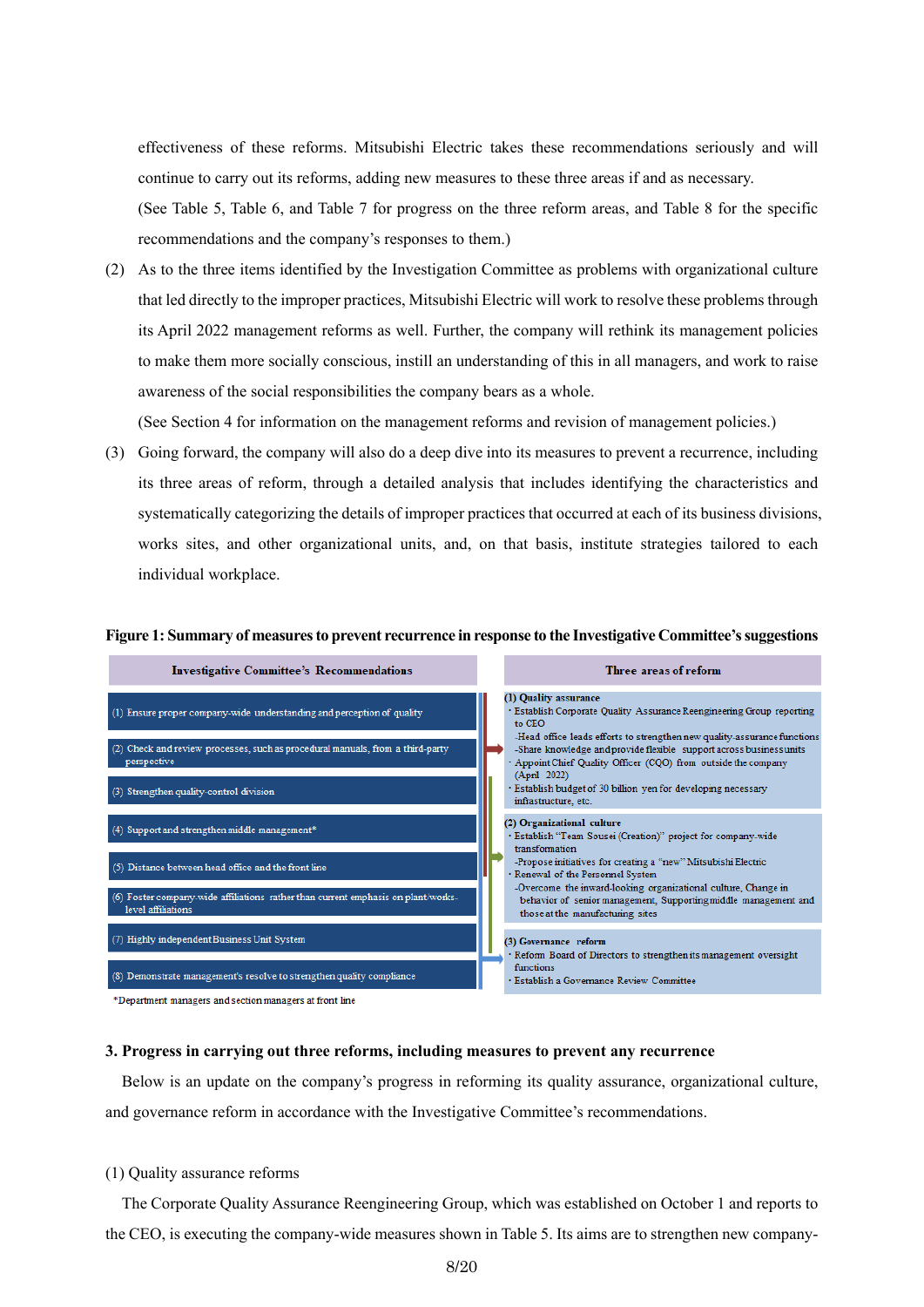wide functions for quality assurance led by the head office, and to share knowledge and to provide flexible support across business divisions.

It has become clear that many of the quality matters discovered during the Investigative Committee's investigations to this point have been test deficiencies and problems due to test results not meeting required values, and these are issues that should be resolved between the initial stages of product development and the point at which preparations to produce the product have been completed. The company believes that this points to a problem in the way quality control is carried out, in the sense that quality, and communications with customers as well, are built into products upstream (in the design and production technology phases) and visualized on that basis.

The quality assurance reform measures titled "Greater independence and separation of chain of command" and "Strengthen quality assurance functions" imply that the Corporate Quality Assurance Reengineering Group should coordinate with the Corporate Total Productivity Management & Environmental Programs Group and Corporate Research and Development Group to confirm whether designs are correct and production preparations are ready in all phases of manufacturing, and make improvements through the Plan-Do-Check-Act (PDCA) cycle. The company believes this will be an effective means of addressing the currently identified quality matters.

The company also reaffirms that enhancing quality through IT and digitalization will be crucial to running the PDCA cycle efficiently. To implement detailed responses tailored to its diverse products, differing customer specifications, and the rules and requirements in different countries, and accelerate its efforts to resolve the present problems, the company will pursue digital transformation (DX) initiatives across its quality processes and work to eliminate human error and enhance and streamline quality control.

The company also sees the need to clarify issues (close calls, potential incidents) that tend to be overshadowed by the presently pressing quality issues, and to take steps to prevent them.

To address this, the company will assess the health and soundness of each of its sites and production lines, quickly find problems, and implement efforts whereby all relevant employees provide support.

As a company, Mitsubishi Electric aims to achieve integrity through the PDCA cycle, using the clarification of problems to keep its activities in check and mobilizing its entire workforce to provide support in implementing solutions.

| Task                                    | Progress as of May 2022                                      |
|-----------------------------------------|--------------------------------------------------------------|
| Creating a new company-wide             | • In April 2022, a Chief Quality Officer (CQO) was appointed |
| structure for quality assurance (led by | from outside the company to oversee the Corporate Quality    |
| head office)                            | Assurance Reengineering Group.                               |
|                                         | • The Corporate Compliance Committee's quality governance    |
|                                         | subcommittee has assessed the Corporate Quality Assurance    |

#### **Table 5: Progress of quality assurance reforms**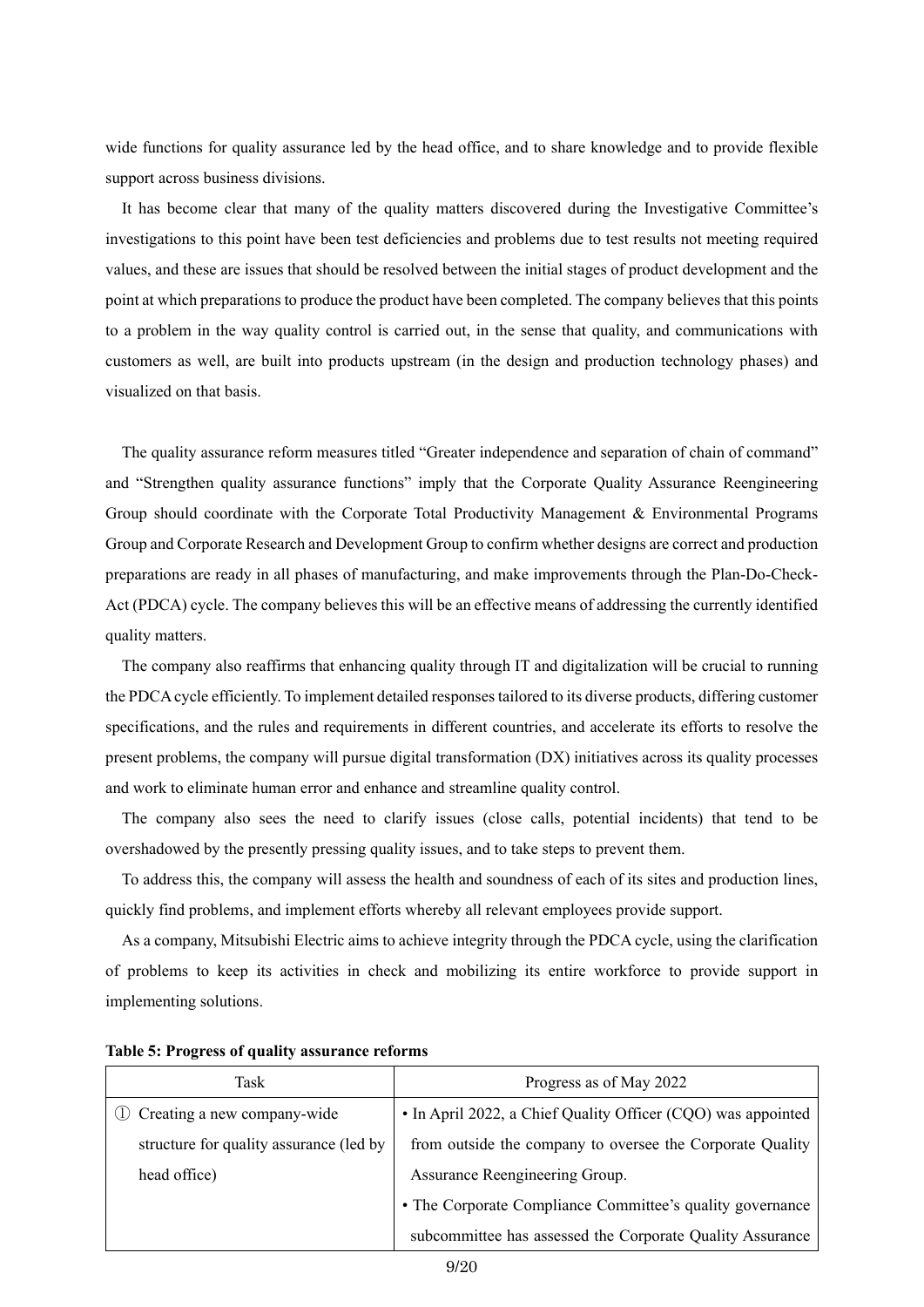|                                                          |                            | Reengineering Group's activity every two months (December          |
|----------------------------------------------------------|----------------------------|--------------------------------------------------------------------|
|                                                          |                            | 6, 2021; February 28, 2022; April 27, 2022).                       |
|                                                          |                            | • The company has identified the infrastructure it needs to        |
|                                                          |                            | ensure compliance with law, standards, and customer                |
|                                                          |                            | specifications and strengthen the quality assurance process,       |
|                                                          |                            | and has decided to invest $\sim$ 5 billion yen in FY2022 and plans |
|                                                          |                            | to invest 30 billion yen or more over two years.                   |
| Company-wide measures for quality assurance reforms<br>2 |                            |                                                                    |
| 2-1. Restructure the control                             |                            | 1) Greater independence and separation of chain of command.        |
|                                                          | functions                  | In April 2022, Corporate Quality Assurance Reengineering           |
|                                                          |                            | Groups and Quality Assurance & Management Departments              |
|                                                          |                            | were established at all work sites, provided shipping              |
|                                                          |                            | authority, and began operating.                                    |
|                                                          |                            |                                                                    |
|                                                          |                            | 2) Strengthening of quality assurance functions                    |
|                                                          |                            | In FY2022, quality audits were conducted at five sites with        |
|                                                          |                            | an emphasis on ensuring products conform to laws,                  |
|                                                          |                            | standards, and customer specifications. From April 2022, the       |
|                                                          |                            | auditing process will be improved to help identify issues at       |
|                                                          |                            | sites and facilitate improvements; these improved audits are       |
|                                                          |                            | planned for 28 work sites.                                         |
|                                                          | 2-2. Addressing technical  | 1) Strengthen and ensure compliance with laws, regulations         |
|                                                          | capabilities and resources | and public standards.                                              |
|                                                          | <i>s</i> sues              | Different from conventional management of information on           |
|                                                          |                            | laws and regulations relevant to each site, in March 2022 the      |
|                                                          |                            | company finished drafting the outline of a system via which        |
|                                                          |                            | the Corporate Quality Assurance Reengineering Group will           |
|                                                          |                            | centrally collect and manage information on laws and               |
|                                                          |                            | regulations common to all sites.                                   |
|                                                          |                            | Using an external organization, from June 2022 the company         |
|                                                          |                            | plans to start viewings of information on the revision/abolition   |
|                                                          |                            | of legal standards and standards documents.                        |
|                                                          |                            | 2) Enhance quality through IT and digitalization                   |
|                                                          |                            | • In April 2022, the company decided on basic specifications       |
|                                                          |                            | clearly defining what points should be checked when                |
|                                                          |                            |                                                                    |
|                                                          |                            | assessing consistency between customer specifications and          |
|                                                          |                            | shipped products.                                                  |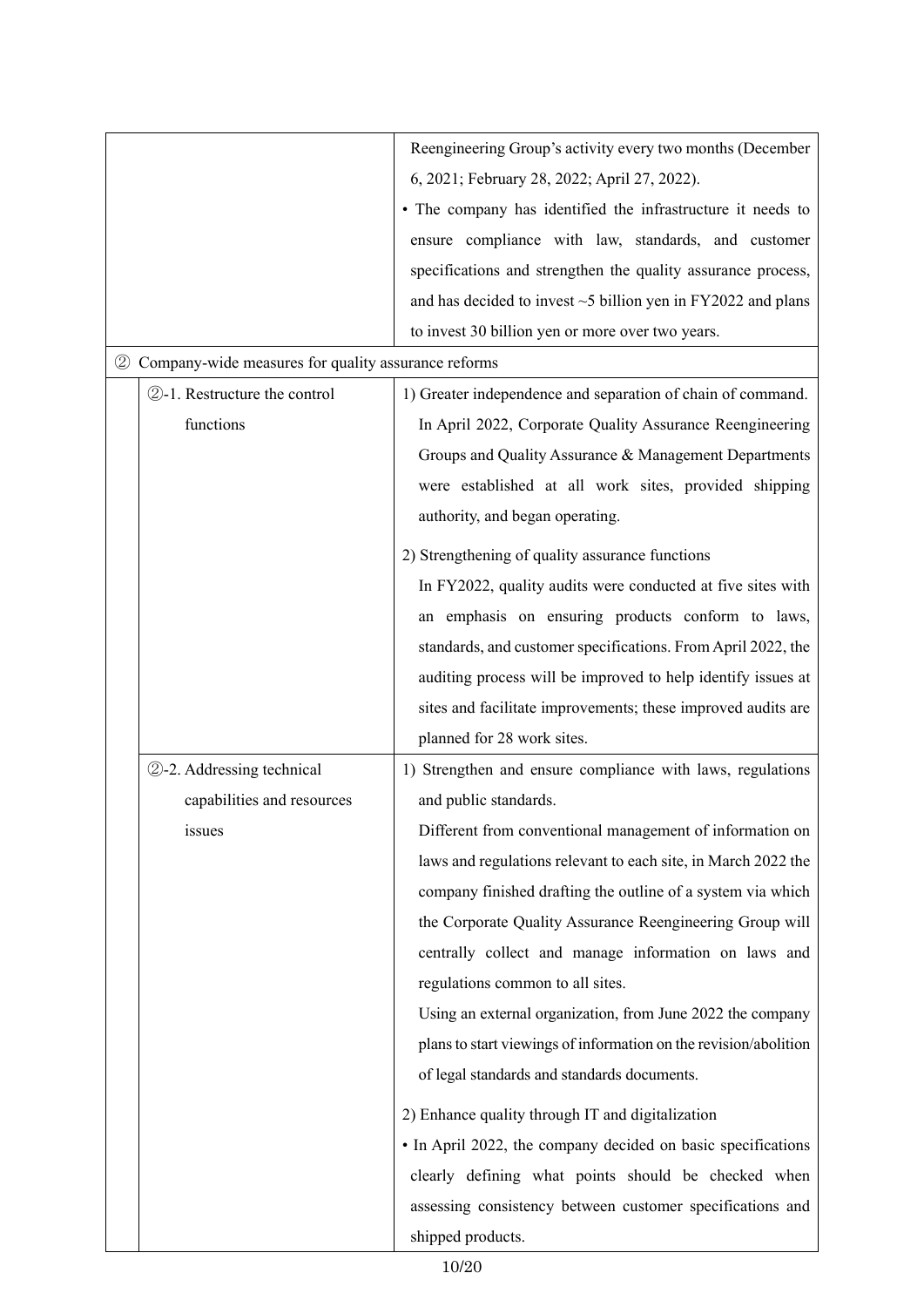|                             | • The company is selecting and evaluating specific tools for the |
|-----------------------------|------------------------------------------------------------------|
|                             | digital management of customer specifications and inspection     |
|                             | data. Details of the tools' characteristics, etc., have been     |
|                             | shared company-wide (March 2022); they are scheduled to be       |
|                             | introduced in October 2022.                                      |
|                             | 3) Strengthen head office support for manufacturing sites        |
|                             | The quality support team is gathering information on             |
|                             | problems experienced in three specific workplaces. This will     |
|                             | be used to provide support going forward. A contact center       |
|                             | has also been set up to handle inquiries on technical issues     |
|                             | from manufacturing sites.                                        |
|                             | 4) Training of quality-control personnel                         |
|                             | • A survey of the skills possessed by manufacturing sites'       |
|                             | quality assurance and quality control departments was            |
|                             | completed in April 2022. Internal training courses tailored to   |
|                             | skill levels were rolled out company-wide in February 2022.      |
|                             | The survey results will be used to visualize skills strengths    |
|                             | and weaknesses and an enhancement plan will be formulated        |
|                             | (June 2022).                                                     |
|                             | • A quality assurance and quality control department leadership  |
|                             | training course is scheduled to start in June 2022.              |
| 2-3 Enhance an awareness of | 1) Revitalize personnel rotation                                 |
| quality compliance          | Candidates for quality assurance department personnel            |
|                             | rotations have been selected from across manufacturing           |
|                             | sites. A plan is to be formulated by June 2022.                  |
|                             | 2) Instill awareness of quality compliance among senior          |
|                             | managers                                                         |
|                             | A compliance seminar for executives was held in February 2022.   |
|                             | 3) Quality Compliance Awareness Training                         |
|                             | · Improper Conduct Prevention meetings using the Kani            |
|                             | Factory as a case study were held in all workplaces              |
|                             | (November 15 – December 29, 2021).                               |
|                             | • July 2 is designated Company-wide Quality Day; the CEO         |
|                             | and business division heads are slated to issue messages to      |
|                             | employees.                                                       |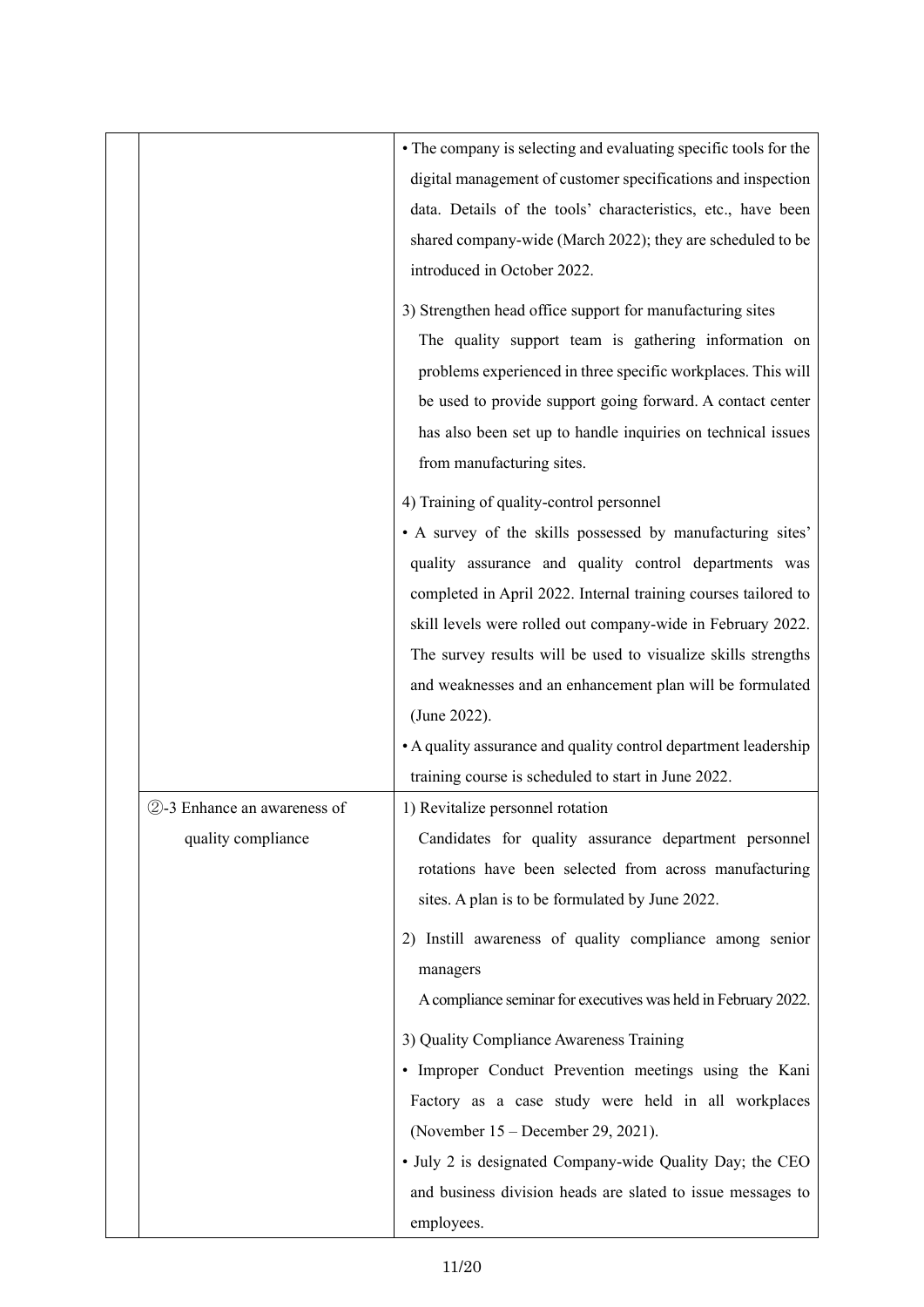#### (2) Organizational culture reforms

In March 2022, the "Team Sousei (Creation)" company-wide transformation project, comprised of employees selected through internal recruitment, set out its Robust Policies for reforming corporate culture with the aim of creating a new Mitsubishi Electric. The team came up with the slogan "Changes for the Better start with ME", with "ME" signifying that everyone in the Mitsubishi Electric Group will act as driving forces for change. In other words, it signifies that both individuals and the Mitsubishi Electric Group as a whole must act to effect change.

This overarching plan was put into action from April 2022, with a total of 148 employees company-wide involved in a range of reform projects within each business division. Briefing and discussion sessions for emplpyees on the Robust Policies by Executive Officers, Business Group President and members of "Team Sousei (Creation)" have been implemented since the middle of April, with a total of 59 sessions having been completed. These activities will be continuously carried out in all the work sites and offices within the company.

With respect to initiatives that will be deployed on a company-wide basis such as personnel systems, the relevant divisions have already begun putting together appropriate measures and reviewing existing systems. FY2023 marks the company's first step toward change, with these efforts to continue toward the goal of establishing a new culture and building a connected, self-powered organization, which the company envisions achieving by around FY2026.

The company will steadily carry out its efforts to renew its human resources management system to meet the objectives of the overarching plan described in Table 6. Specifically, the company seeks to overcome its inward-looking organizational culture, and to drive change in the behavior of senior management and foster diversity to facilitate open communication. The company will also take steps to reform its organizational culture and ensure its new culture takes hold. These will include running training rotations designed to foster independent growth and cooperation across organizational boundaries, striving to improve the working environment of middle management by ensuring that managerial scope is appropriate and building systems for decentralized authority, and ensuring that senior management provides appropriate support. It will also entail fostering mindfulness of the fundamental role of managers and fleshing out the managerial education and training programs that enable managers to fulfill their role. The company will continuously monitor the progress of these measures in an effort to gauge and enhance their effectiveness.

| Task                 | Progress as of May 2022                                                    |
|----------------------|----------------------------------------------------------------------------|
| "Team Sousei         | 1) Formulation of Robust Policies                                          |
| (Creation)" company- | (Timeline)                                                                 |
| wide transformation  | Step 1: Identify key issues and underlying causes $(Oct - Dec 2021)$ .     |
| project              | Step 2: Work out how to address them (Dec $2021$ – Feb 2022).              |
|                      | Step 3: In March 2022, the Robust Policies were created (released on April |
|                      | 8, 2022).                                                                  |

**Table 6: Progress of organizational culture reforms**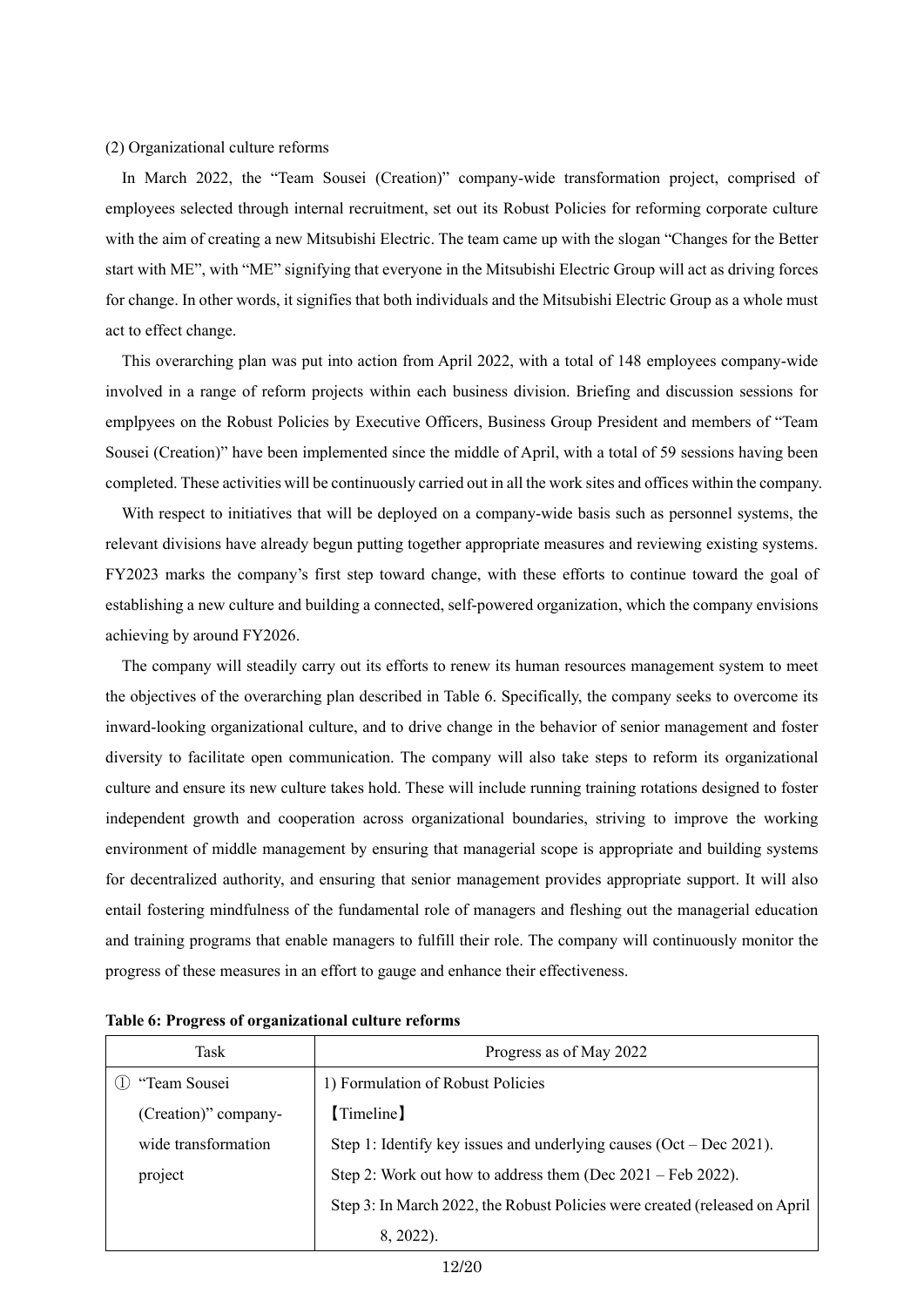|                            | [Outline]                                                                        |  |
|----------------------------|----------------------------------------------------------------------------------|--|
|                            | · The Robust Policies set out six objectives with the aim of taking              |  |
|                            | Mitsubishi Electric "from minus to zero, and from zero to an even better         |  |
|                            | tomorrow."                                                                       |  |
|                            | ©Measures to improve the company's outmoded culture:                             |  |
|                            | 1) promote positive, interactive communication                                   |  |
|                            | 2 prioritize productivity                                                        |  |
|                            | 3 share information transparently.                                               |  |
|                            | ©Measures to build a new culture:                                                |  |
|                            | $^{\circledA}$<br>facilitate self-initiative among individuals and units through |  |
|                            | clarification and delegation,                                                    |  |
|                            | collaborate across divisions to maximize Group strength, and<br>$\circled{5}$    |  |
|                            | $\circled6$<br>increase opportunities to learn from each other and grow          |  |
|                            | spontaneously.                                                                   |  |
|                            | • The plan sets out the slogan: "Changes for the better start with 'ME' and      |  |
|                            | the Mitsubishi Electric Group, so let's do what we can, step by step, as         |  |
|                            | individuals and as collective members of the Mitsubishi Electric Group!"         |  |
|                            | 2) Progress and future plans                                                     |  |
|                            | • In addition to the company-wide transformation project established in          |  |
|                            | October 2021, departmental transformation projects will be set up in each        |  |
|                            | business division to help the company achieve the Robust Policies and            |  |
|                            | also look at issues specific to each organizational unit (a total of 148         |  |
|                            | people are engaged in reform projects across the business divisions).            |  |
|                            | • The Robust Policies are being widely explained and discussed, from the         |  |
|                            | level of executives through to employees at each of the company's sites (a       |  |
|                            | total of 59 sessions held as of May 2022).                                       |  |
| 2 Renewal of the personnel | 1) Measures to improve the outmoded culture                                      |  |
| system                     | Creating a culture that enables open communication-                              |  |
|                            | Change in behavior of senior management aimed at creating an open                |  |
|                            | culture                                                                          |  |
|                            | (a) Executive officer coaching aimed at effecting behavioral change from         |  |
|                            | the top                                                                          |  |
|                            | · Coaching is being carried out for all Executive Officers since                 |  |
|                            | November 2021.                                                                   |  |
|                            | • Coaching also slated for Executive Officers and Executive Officers             |  |
|                            | (Associate) newly appointed in FY2023.                                           |  |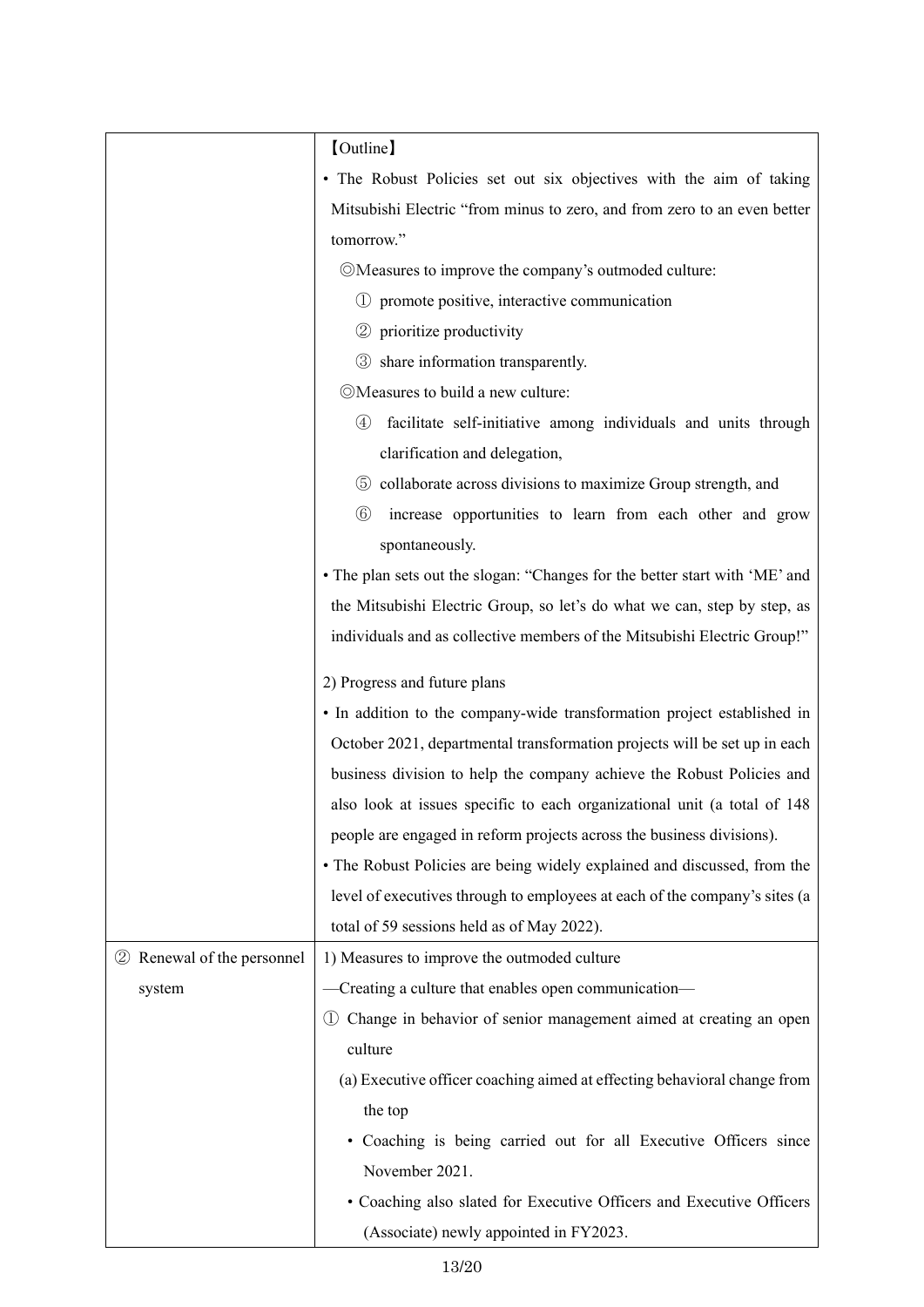| (b) Reform of Executive Officer compensation system                                |
|------------------------------------------------------------------------------------|
| • Implemented reforms including those with a view to reflecting                    |
| employee engagement in compensation (announced May 25, 2022).                      |
| Promoting diversity to overcome the inward-looking organizational<br>$\circled{2}$ |
| culture                                                                            |
| (a) Promote women's participation and recruit experienced people with              |
| an emphasis on different types of experience                                       |
| (b) Promote interaction/exchanges with overseas employees.                         |
| • Formulate guidelines premised on receiving employees seconded from               |
| overseas locations and trialing remote working schemes (scheduled for              |
| September 2022).                                                                   |
|                                                                                    |
| 2) Measures to build a new culture                                                 |
| -Creating a culture of independent growth and cooperation across                   |
| departments-                                                                       |
| 1) Consider a new development programs aimed at expanding the careers              |
| of younger employees                                                               |
| • Currently looking at facilitating experience in other workplaces                 |
| according to the individual's wishes, strengthening career consulting              |
| functions, etc. (trial introduction from October 2022).                            |
| 2 Personnel rotations designed to break down inter-departmental barriers           |
| • Guidelines for the cross-department rotation of employees at all levels,         |
| including management, rolled out company-wide (March 2022).                        |
| Supporting middle management and optimizing the organization<br>$\circled{3}$      |
| (a) Create/deploy requirements for appointing managers with more                   |
| emphasis on human resources management (trial introduction from                    |
| October 2022).                                                                     |
| (b) Formulate standards for distributing authority and rightsizing                 |
| managerial scope of control to reduce the burden on middle                         |
| management (scheduled for October 2022).                                           |
| (c) Enhance training programs to foster consciousness of managerial                |
| roles/functions.                                                                   |
| Started management enhancement training for newly appointed                        |
| managers (from October 2021)                                                       |
| • Video content to be provided to incumbents (scheduled for first half of          |
| 2022).                                                                             |
|                                                                                    |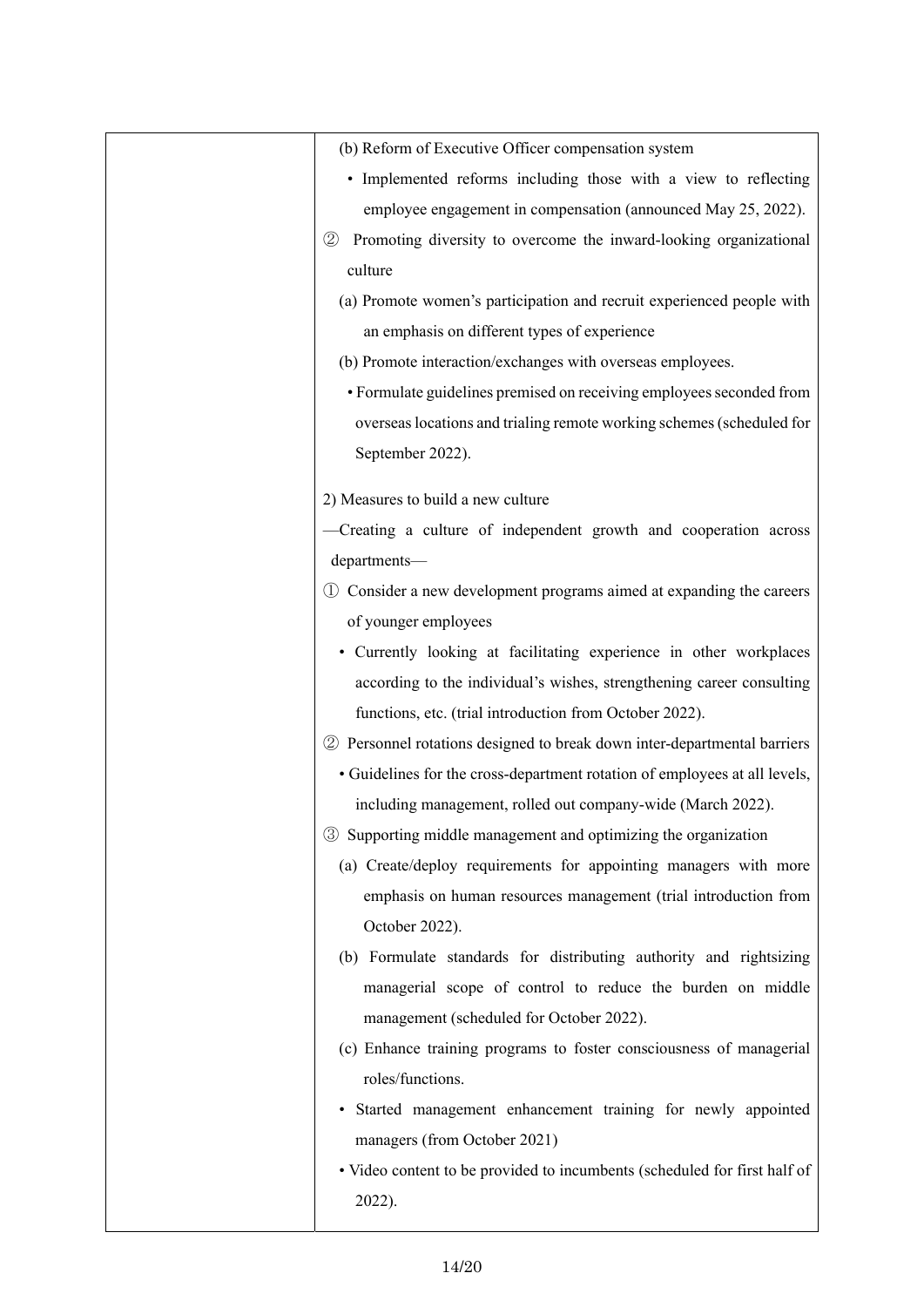| 3 Encouraging mindset and | • Continue to convey the CEO's thoughts on reforms and continuously   |
|---------------------------|-----------------------------------------------------------------------|
| behavioral change         | arrange opportunities for dialogue between the CEO and personnel at   |
|                           | company sites to facilitate the two-way exchange of views. Sessions   |
|                           | held at all 42 sites in FY2022. To facilitate deeper discussion in FY |
|                           | 2023, the sessions will be held in a town-hall format—small-scale     |
|                           | meetings for the different employee levels (total of 42 sessions      |
|                           | planned, nine held so far).                                           |
|                           | • Holding Executive Officer workshops to deepen mutual understanding  |
|                           | and facilitate shared recognition of issues and plans (from November  |
|                           | 2021;3 sessions have been held).                                      |

(3) Governance reform

To strengthen the company's management oversight functions and realize sustainable medium- to long-term growth in its corporate value, Mitsubishi Electric has initiated a reform of its Board of Directors. On October 20, 2021, it established the Governance Review Committee comprising third-party lawyers to begin assessing the company's internal-control and governance systems in order to identify problems and provide recommendations for improvement. Going forward, the company plans to devise and implement further improvements to its internal-control and governance systems, with reference to the committee's recommendations.

On the issue of governance reform, the Board of Directors, including the three statutory committees, is working toward an appropriate vision of governance and oversight in a way that builds on the fundamental separation of execution and oversight by structuring the "Company with a Nomination Committee, etc." while also taking note of trends in governance across the world at large.

To institute the oversight functionality required of a Company with a Nomination Committee, etc., the company will work to create and enhance the environment necessary to facilitate proper oversight (Board of Directors function and composition, support for outside directors) while also enacting specific individual measures for strengthening oversight functions based on the Governance Review Committee's recommendations.

In addition, to strengthen risk management, in January 2022 the company set up a specialist panel reporting directly to the CEO and appointed a new Chief Risk Officer (CRO). The panel will monitor the company's internal risk management activities from a high level, examine the company's multilayered internal control measures, and assess whether management systems are effective and whether any procedures have become obsolete/unnecessary. It will thus work to catalog and improve the company's various internal control measures.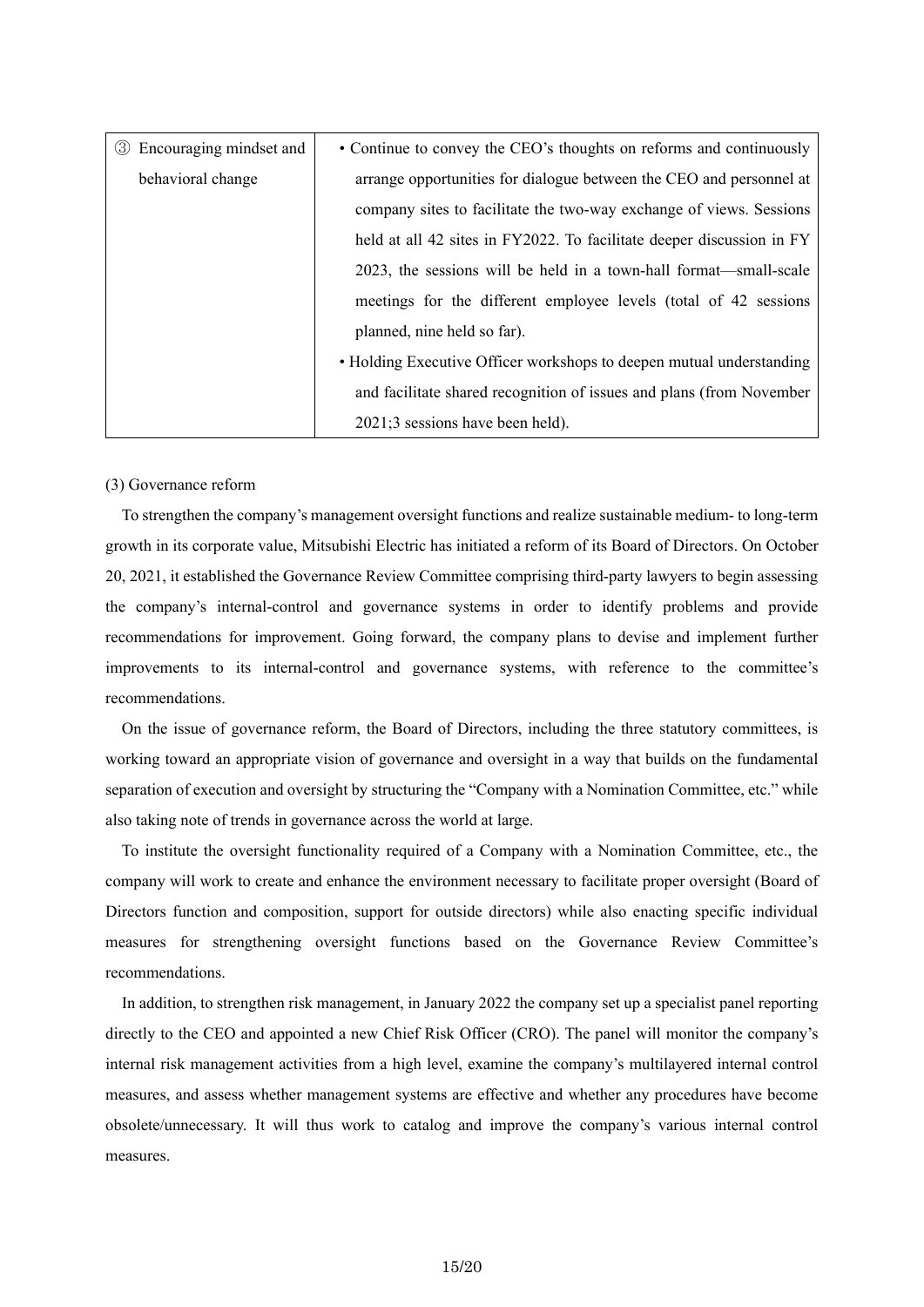**Table 7: Progress of governance reforms** 

 $\mathsf{l}$ 

| Task                         | Progress as of May 2022                                                  |
|------------------------------|--------------------------------------------------------------------------|
| 1 Strengthen management      | 1) Strengthen the functions of the Board of Directors                    |
| supervisory functions (Board | The Board of Directors' agenda was reviewed, and the Board decided       |
| of Directors reforms)        | on key issues to discuss, including what the company should be like      |
|                              | and organizational reform measures (March 31, 2022, board                |
|                              | meeting). To be applied from July 2022 (after directors have been        |
|                              | appointed).                                                              |
|                              | 2) Review of the composition of the Board of Directors                   |
|                              | • Appointed an independent outside director as chairman of the Board     |
|                              | of Directors (October 2021).                                             |
|                              | • Decided on director candidates to be submitted to this year's general  |
|                              | meeting of shareholders (announced on May 25, 2022). Planning to         |
|                              | invite managers with manufacturing industry experience to serve, and     |
|                              | to have a majority of independent outside directors.                     |
|                              | 3) Strengthen the functions of the Board of Directors Secretariat        |
|                              | • Strengthened cooperation between corporate-related divisions and       |
|                              | the Board of Directors Secretariat by having selected personnel serve    |
|                              | the Secretariat and corporate departments concurrently<br>on             |
|                              | (November 2021).                                                         |
|                              | • Corporate Strategic Planning Division also to participate in the Board |
|                              | of Directors Secretariat to ensure the Board of Directors handles        |
|                              | important agenda items (October 2022).                                   |
|                              | • One experienced person appointed to strengthen the functions of the    |
|                              | Secretariat (May 2022).                                                  |
|                              | 4) Strengthen the functions of the three statutory committees            |
|                              | •Nomination Committee: Review of positioning and role (Nomination        |
|                              | Committee rules revised; November 25, 2021 Board meeting).               |
|                              | •Compensation Committee: Introducing new executive officer               |
|                              | compensation system (announced May 25, 2022).                            |
|                              | • Audit Committee: To be reviewed as necessary based on the results      |
|                              | of the Governance Review Committee's assessment.                         |
|                              | 5) Other                                                                 |
|                              | • Planning to consider/implement additional improvements based on        |
|                              | the Governance Review Committee's assessment.                            |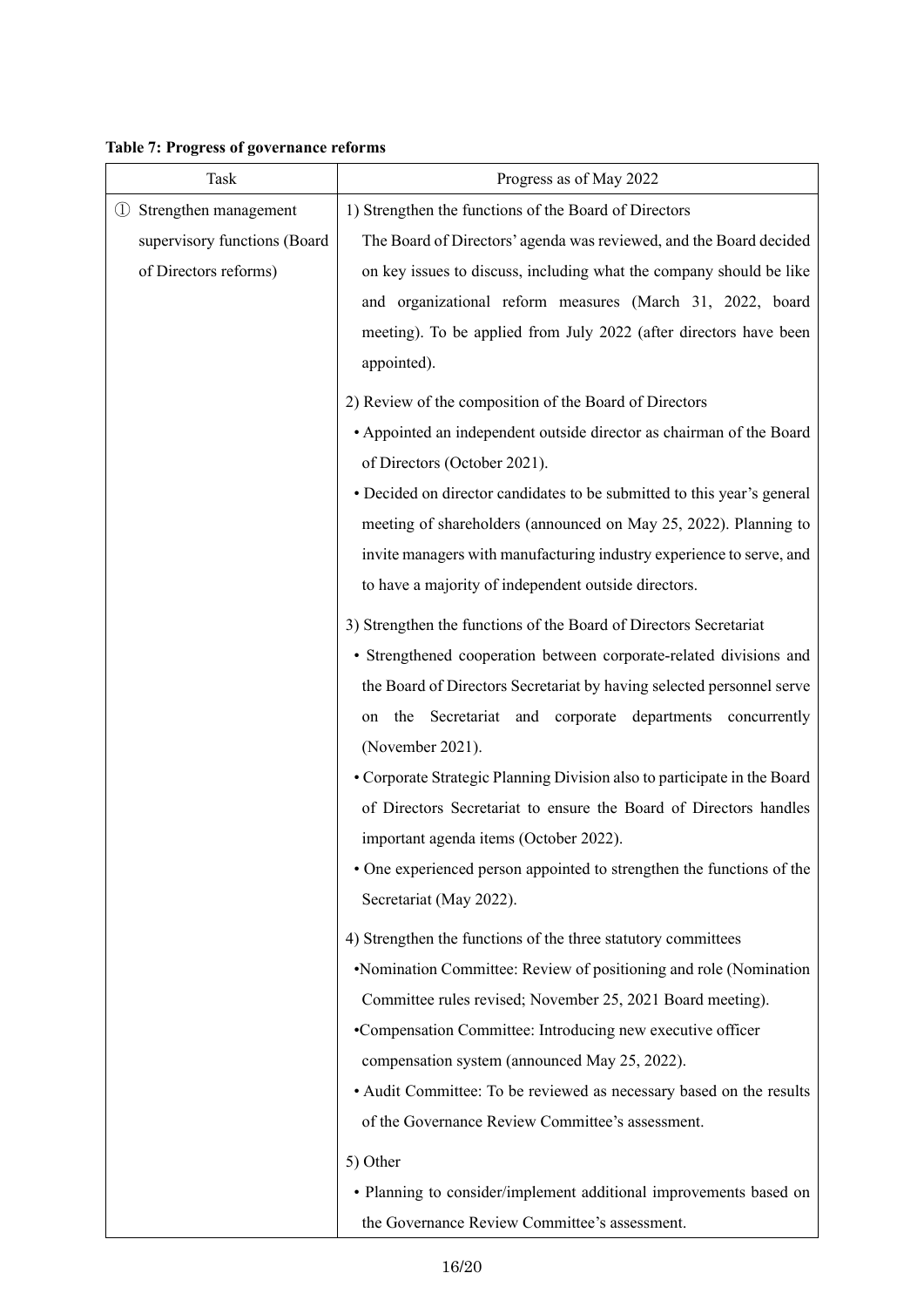| 2 Assessment of internal                                                                      | Established Governance Review Committee (October 20, 2021)                |  |
|-----------------------------------------------------------------------------------------------|---------------------------------------------------------------------------|--|
| - Chair: Toshiaki Yamaguchi, Managing Partner (Attorney-at-Law,<br>control system (Governance |                                                                           |  |
| Review Committee)                                                                             | Certified Fraud Examiner), Yamaguchi Toshiaki Law Office.                 |  |
|                                                                                               | - Members:                                                                |  |
|                                                                                               | Junya Naito, Partner (Attorney-at-Law), Momo-o, Matsuo & Namba            |  |
|                                                                                               | Takashi Kiuchi, Partner (Attorney-at-Law, Certified Public                |  |
|                                                                                               | Accountant), Miura & Partners.                                            |  |
|                                                                                               | • The company received the committee's report on Executive Officer        |  |
|                                                                                               | and Director accountability, and the Board of Directors decided and       |  |
|                                                                                               | disclosed disciplinary action for those involved on December 23,          |  |
|                                                                                               | 2021.                                                                     |  |
|                                                                                               | • The committee will continue to assess the company's internal control    |  |
|                                                                                               | and governance systems and will submit its conclusions and                |  |
|                                                                                               | recommendations, with reference to the results of the Investigative       |  |
|                                                                                               | Committee's investigation as well. The committee also plans to assess     |  |
|                                                                                               | Exexutive Officer and Director accountability for the improper            |  |
|                                                                                               | quality control practices identified in the Investigative Committee's     |  |
|                                                                                               | second report (December 2021) and thereafter.                             |  |
| 3 Strengthen risk-management                                                                  | To respond swiftly and strengthen cross-divisional responses in times of  |  |
| systems                                                                                       | crisis and address various risks that could affect the execution of group |  |
|                                                                                               | business, the company has set up a specialist panel and appointed a new   |  |
|                                                                                               | Chief Risk Officer (CRO) in January 2022.                                 |  |

(4) Investigative Committee's specific recommendations and the company's responses

The committee's third report contains the following seven new specific recommendations. The company takes these recommendations and will implement tangible responses, as described below, as part of its three key areas of reform.

| Investigative Committee's specific recommendations | Company's responses                              |
|----------------------------------------------------|--------------------------------------------------|
| Take steps to prevent excessive countermeasures    | • The head office's Quality Assurance $\&$       |
| from posing undue burden at the workplace level.   | Management Department maintains a presence at    |
|                                                    | all sites, via which it ascertains conditions at |
|                                                    | those sites and coordinates with head office.    |
|                                                    | Requests company-wide support as needed.         |
|                                                    | (Table 5 $(2)-1$ )                               |

**Table 8: Investigative Committee's specific recommendations and the company's responses**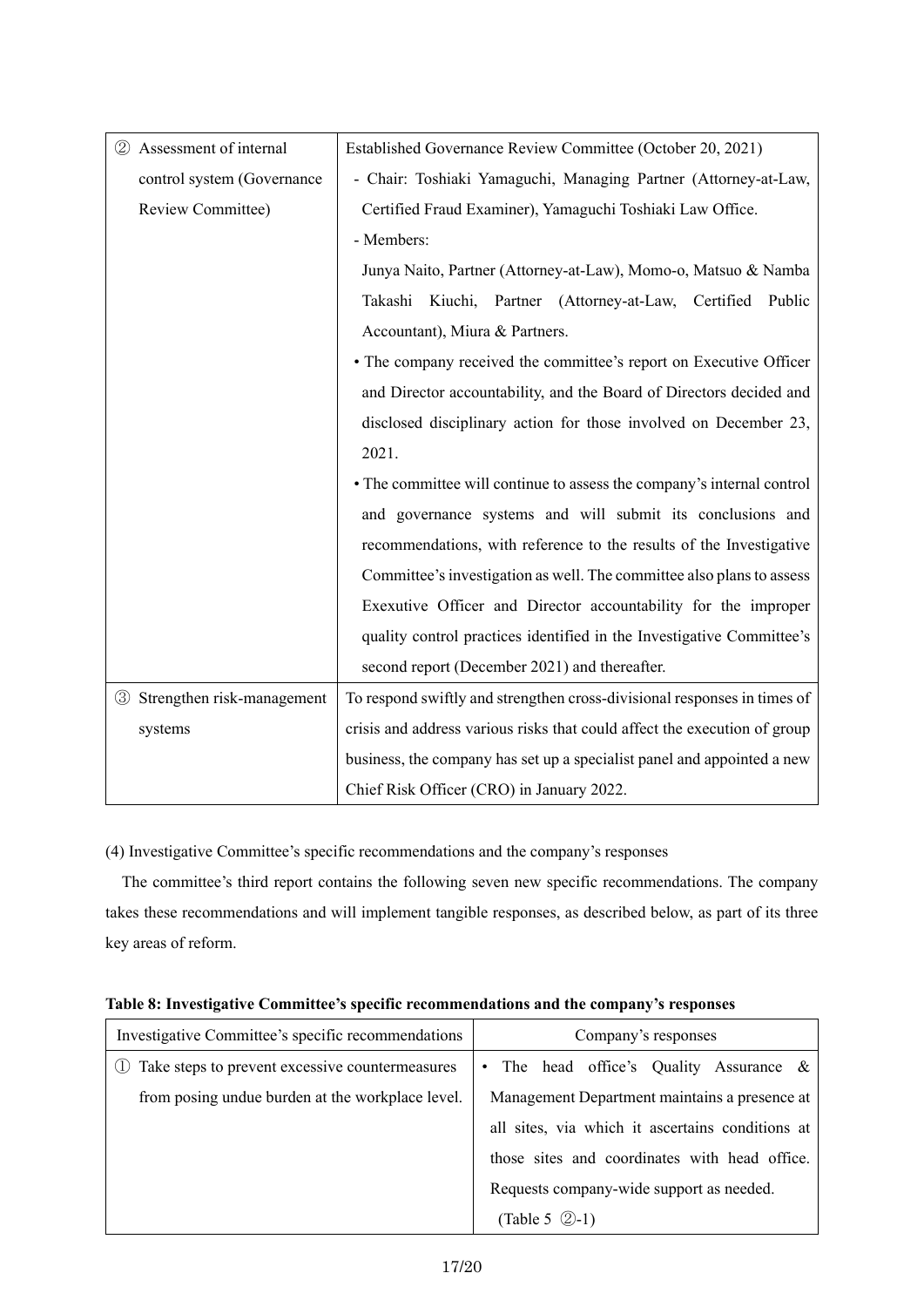|                                                     | $\cdot$ The<br>quality<br>subcommittee<br>governance         |
|-----------------------------------------------------|--------------------------------------------------------------|
|                                                     | periodically checks that measures are effective              |
|                                                     | and that the necessary resources are deployed,               |
|                                                     | provides<br>company-wide<br>and<br>support<br>as             |
|                                                     | necessary. (Table 5 $\circ$ 1)                               |
| 2 Deloy individual workplace initiatives            | •Through quality audits and trouble consultations,           |
| horizontally.                                       | initiatives of each site are to be drawn up and              |
|                                                     | deployed horizontally. (Table 5 $(2-1, 2-2)$ )               |
|                                                     | · The company will work to optimize section                  |
|                                                     | headcounts and establish intermediate positions              |
|                                                     | (deputy section chief, team leader, etc.).                   |
|                                                     | (Table 6 $\circled{2}$ )                                     |
| 3 Collaborate with manufacturing sites.             | • As part of the Corporate Quality Assurance                 |
|                                                     | Reengineering Group tours of manufacturing                   |
|                                                     | sites, discussions on quality assurance reform               |
|                                                     | initiatives are held. (Table 5 $(2)-2$ )                     |
| Prioritize initiatives for branch factories.<br>(4) | Implementing integrated management and                       |
|                                                     | operations at main factories.                                |
|                                                     | Quality audits by the Corporate Quality                      |
|                                                     | Assurance Reengineering Group are conducted                  |
|                                                     | annually at 21 works sites as well as seven branch           |
|                                                     | factories. (Table 5 $(2-1)$ )                                |
| 5 Support system to handle, e.g., negotiations with | • The Corporate Quality Legal Departmant                     |
| foreign certification authorities.                  | Quality Assurance<br>within<br>Corporate<br>the              |
|                                                     | Reengineering Group handles this, including                  |
|                                                     | through the use of external organizations. (Table            |
|                                                     | $5 \text{ } (2-2)$                                           |
| 6 Use a tangible how-to format for education and    | • Training for all new section manager company-              |
| training of managers and staff, changing            | wide will incorporate specific instructions,                 |
| management mindsets.                                | including examples, on how to deal with                      |
|                                                     | problems that are reported to them. (Table 6 $\circled{2}$ ) |
| Rigorous employee education on quality.<br>(7)      | • On top of the conventional quality education               |
|                                                     | provided so far, the company will add content on             |
|                                                     | the improper practices recently uncovered and                |
|                                                     | roll out newly organized education programs to               |
|                                                     | employees again.                                             |
|                                                     |                                                              |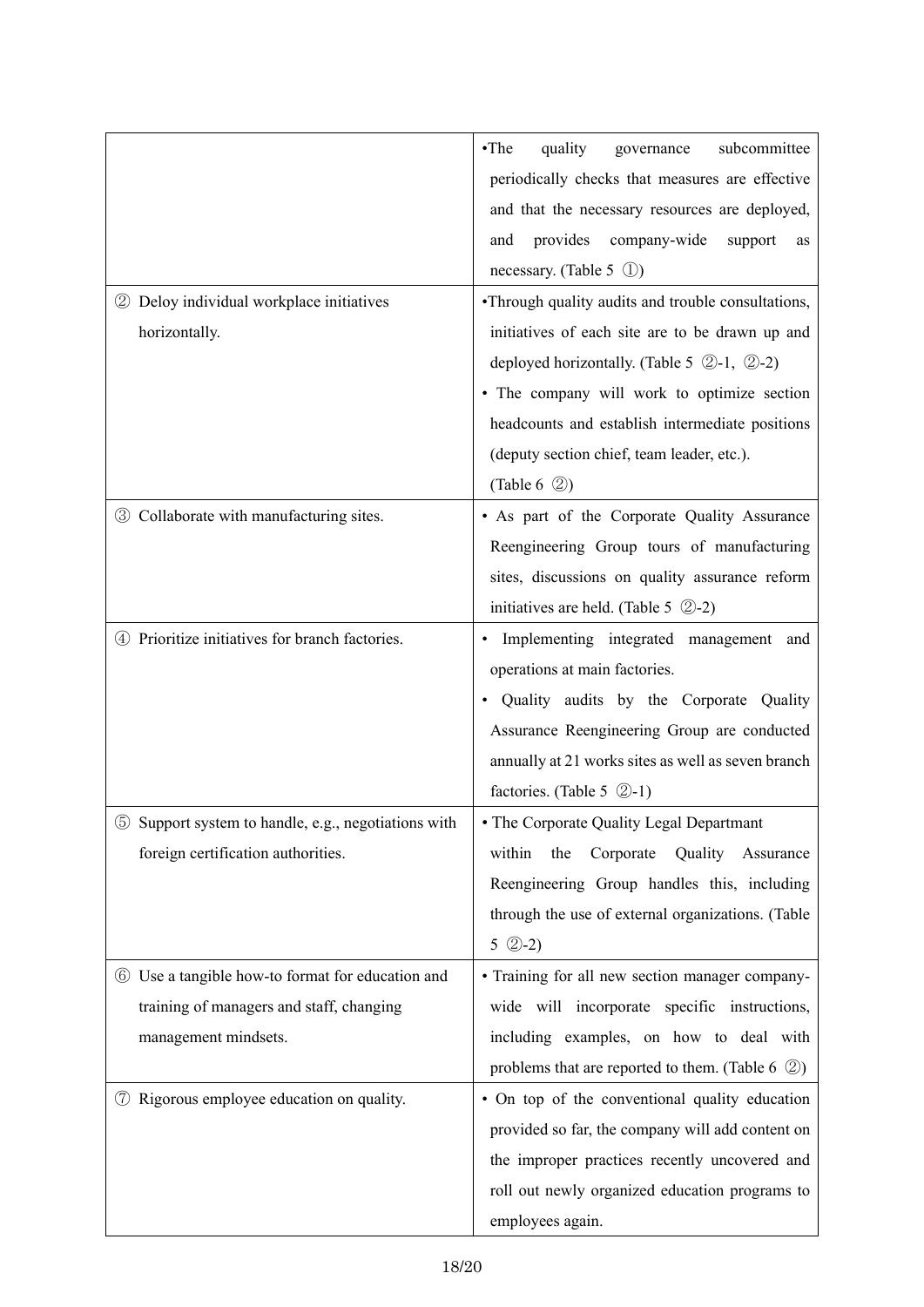| • Look at whether to revise internal rules and work |
|-----------------------------------------------------|
|                                                     |
| to simplify them.                                   |
| • Develop specific measures in response to the      |
| improper quality control practices discovered.      |
| • In addition to the compliance education already   |
| provided to executives, the company plans to        |
| provide education programs on<br>quality            |
| governance conducted by external lecturers.         |
| (Table 5 $(2)-3$ )                                  |

#### **4. Management structure**・**Management policy**

The company also seeks to resolve the three organizational culture problems identified by the Investigative Committee as direct underlying causes of the improper practices (⑤ Closed organizational system due to independence of individual sites, ⑥ Highly independent business unit system, ⑦ The focus of management) through a reform of management structure and a reform of management policies/guidelines.

(1) Revision of management structure

As of April this year, the company has classified nine business groups into four business areas (BAs): Infrastructure, Industry and Mobility, Life, and Business Platforms. It has also appointed four BA Owners tasked with implementing initiatives to maximize corporate value over the medium/long term based on a highlevel overview of the entire company's business with a view to addressing social issues. They will work to enhance the competitiveness of the business groups' individual businesses while also helping to reform the inward-looking organizational culture—i.e., insular at the site and business group level—through BA-driven efforts to strengthen cross-organizational functions.

In corporate divisions, the company will expand the chief officer structure to drive company-wide management from a high-level perspective, strengthen the entire company's shared capabilities, develop infrastructure, implement effective risk management and control, and support flexible business management. (2) Revision of management policies

From May 2022, the company's management policies will clearly state that the tasks of resolving social issues through the company's business and achieving sustainability are fundamental to its operations. Through internal newsletters and executive town hall meetings, this policy will be clearly communicated across the company to ensure that all executives and employees recognize that they are part of this effort, fostering an awareness of social responsibility and norms.

## **5. Executive accountability and disciplinary action**

As disclosed in the October 20, 2021 press release "Mitsubishi Electric Announces Establishment of Governance Review Committee," the company set up a Governance Review Committee comprising external